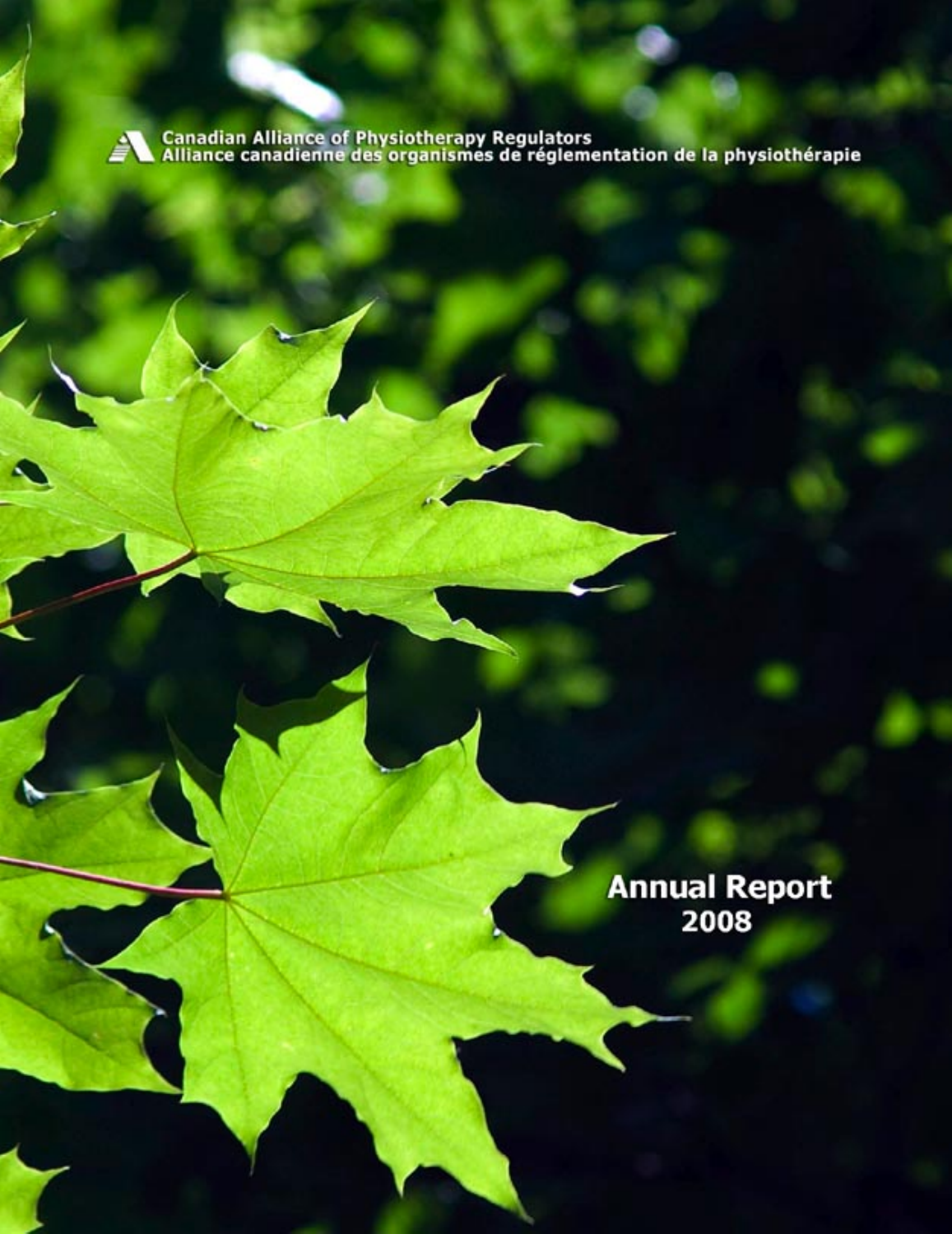# **About The Alliance**

The Canadian Alliance of Physiotherapy Regulators (The Alliance) is the national federation of provincial/territorial physiotherapy regulators committed to the development and improvement of regulatory standards of practice for physiotherapists.

## **Vision**

The Alliance is a respected leader recognized nationally and internationally for excellence in evaluation services and regulatory policy development.

## **Mission**

The Canadian Alliance of Physiotherapy Regulators provides leadership and support to assist its members in fulfilling their public interest mandate through its core activities:

## **Evaluation Services**

- To administer the Physiotherapy Competency Examination,
- To administer the Credentialing program, and
- **To undertake related research, development,** implementation, evaluation and improvement.

## **Knowledge Management**

- **To collect data and serve as an information** source for regulator members, and
- To analyze, interpret, summarize and communicate information relevant to regulation in a way that transforms information to knowledge and increases its value to regulator members and other stakeholders.

## **Project Management**

- To coordinate and facilitate the establishment and completion of projects of mutual interest and high priority to member regulators, and
- To enable consistency in competency standards and practice requirements for regulator members for whom that has importance.

## **Representation**

■ To provide a cohesive voice on issues related to physiotherapy regulation nationally and internationally.

## **Values**

The Alliance believes in:

- **•** being just, fair, respectful, honest and open
- **being responsive to stakeholders**
- **Exercise 1** ethical conduct and behaviour
- **fiscal responsibility**
- **PEDITE:** protection of the public interest directing our decision making
- **working in partnership with others**
- **•** respecting confidentiality
- **being proactive, flexible, dynamic** and innovative
- **self-regulation for the profession**
- **•** respect for diversity of opinion
- **equity and accessibility**
- **•** building consensus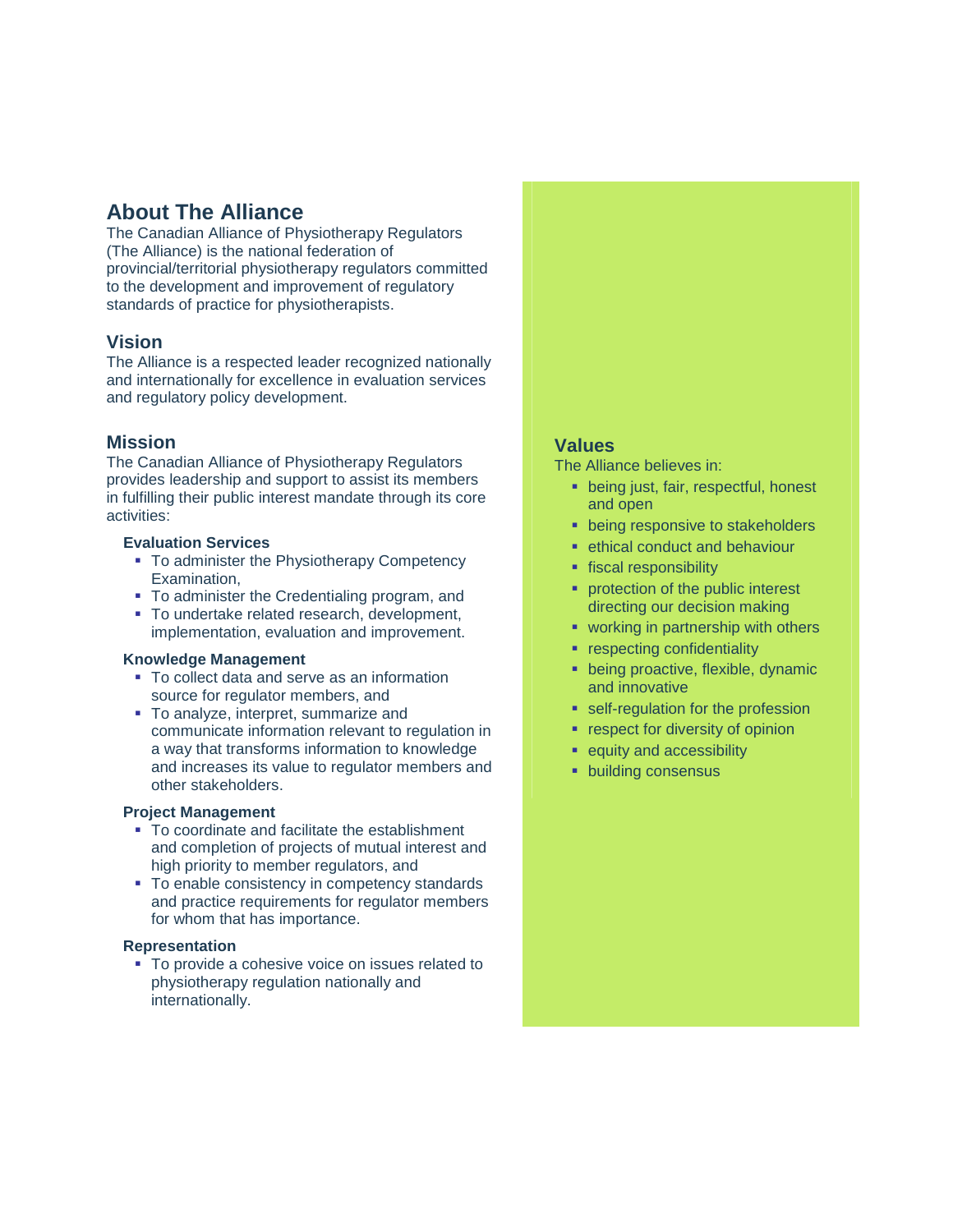## **Regulator Members**

Yukon Consumer Services College of Physical Therapists of British Columbia College of Physical Therapists of Alberta Saskatchewan College of Physical Therapists College of Physiotherapists of Manitoba College of Physiotherapists of Ontario Ordre professionnel de la physiothérapie du Québec College of Physiotherapists of New Brunswick Nova Scotia College of Physiotherapists Prince Edward Island College of Physiotherapists Newfoundland and Labrador College of Physiotherapists

## **Affiliate Member**

The Federation of State Boards of Physical Therapy

## **Board of Directors 2008/2009**

Fiona Charbonneau, Yukon Ruth Koenig, Yukon Marilyn Atkins, British Columbia Brenda Hudson, British Columbia Harry Davis, Alberta Dianne Millette, Alberta Tim Eichholz, Saskatchewan Lesley Stamatinos, Saskatchewan Brenda McKechnie, Manitoba Gisèle Pereira, Manitoba Lori Neill, Ontario Jan Robinson, Ontario Louise Bleau, Québec Lucie Forget, Québec Rebecca Bourdage, New Brunswick Krista Sweet, New Brunswick Ann Read, Nova Scotia Joan Ross, Nova Scotia Sarah Gaudet, Prince Edward Island Joyce Ling, Prince Edward Island Raeleen Baggs, Newfoundland and Labrador Deborah Noseworthy, Newfoundland and Labrador

# **Contents**

- **2** Members, Directors
- **3** Messages: President and CEO
- **4** Evaluation Services Committee Work and Advisory Groups
- **5** Examination Program Credentialing Program
- **6** Governance and Nominations Committee Registrars' Committee
- **7** Working with our Partners Recognizing our Leaders
- **8** Recognition Awards
- **9** Financial Statements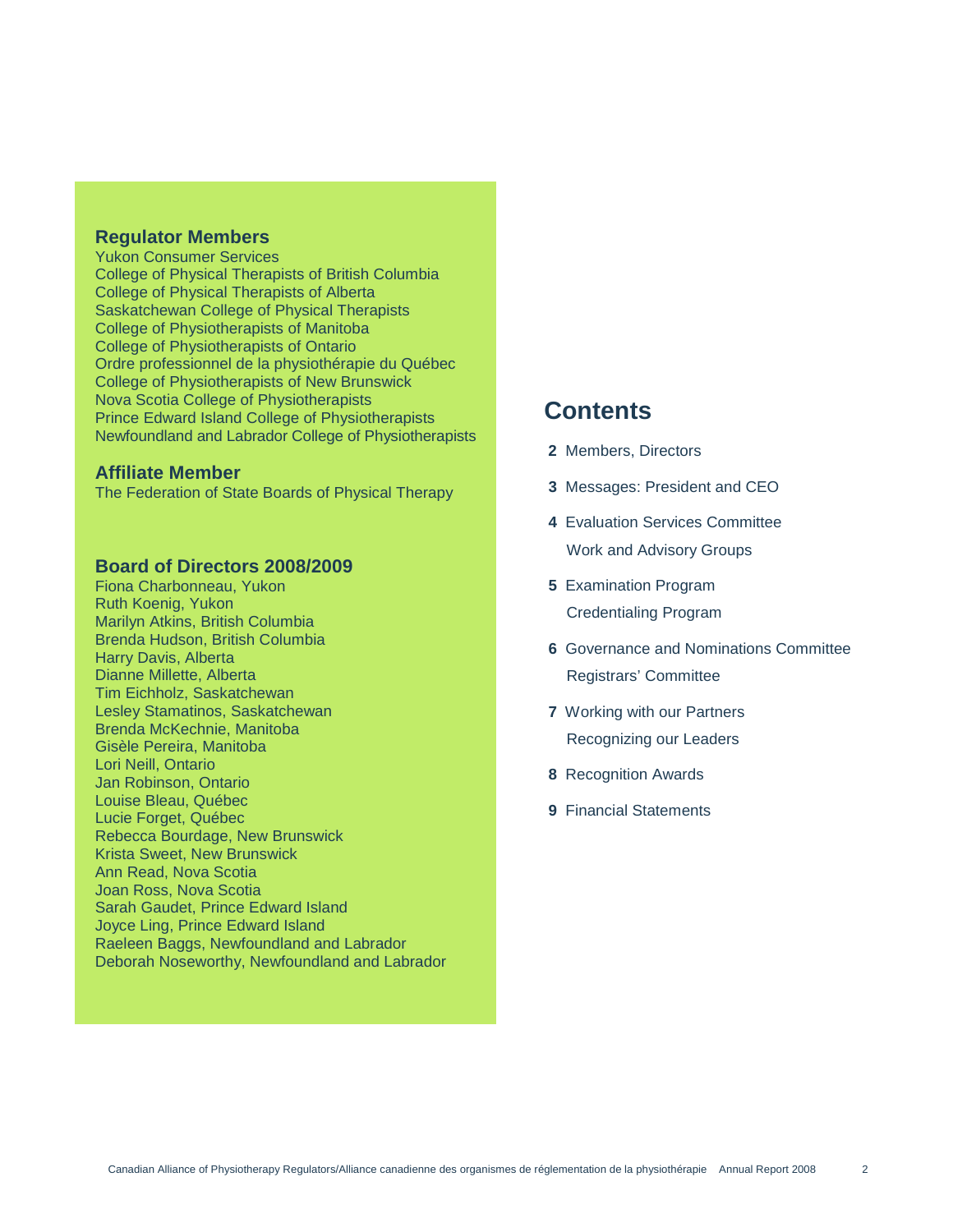# **President's message**

It is with great pleasure that I put a few words to paper at the end of my year as president of The Alliance.

Recently I attended a presentation entitled Communicating through Conversation – Using Social Media Tools to Reach New Audiences. I learned about Blogs, Message Boards, Twitter, Flickr, YouTube and Wikis. Life certainly has changed in the past few years! This statement can also be made of The Alliance.

In preparing this message I went back to review what other chairs/presidents of The Alliance had written. This excursion brought me back to Bobbie Bailey's 2005 report in which Bobbie reflects on the work done by The Alliance representatives and Registrars to implement a new governance model for the organization. This started with the Winter Planning Session held in January 2005 and continued until the adoption of the new bylaws and governance structure in the spring of 2006.

# **Chief Executive Officer's message**

The Alliance had a full 2008/2009 business year. Activities included office renovations to increase security and expand meeting areas, measures to improve operations and initiatives with our partners.

Our Client Services Coordinator has been on board for a year now - much positive feedback has been received from applicants and turnaround time for credentialing assessments is improving.

A new examination blueprint was implemented in January 2009. A plain language review of our documentation for evaluation services will be completed in mid 2009 and work has started on updating the information technology system and the website. A consultant has been engaged for a comprehensive audit of examinations. These activities and our ongoing monitoring processes assist us in the provision of quality services.

With our national partners, The Alliance took the lead in the development of a new competency profile for physiotherapists, to be completed by the end of summer 2009. Other activities with Ontario partners included development of a pilot comprehensive bridging program and a project to develop a profession based language assessment - a

Since then The Alliance has continued its work on improving what was implemented in 2006. These changes could not have happened without the dedicated work of the Board and The Alliance staff. Thank you.

I wish to express special thanks to our CEO, Joseph Vibert for his hard work in supporting The Alliance during its transition and moving us into a new future.

**Brenda Hudson**  President

## **Executive Committee**

 Brenda Hudson, President Gisèle Pereira, Vice President Jan Robinson, Treasurer Louise Bleau, Member-at-Large

collaborative effort with the occupational therapists.

This year marked the second annual onsite Director orientation, as well as a meeting with the Registrars at The Alliance office. Both sessions were well received and will continue on an annual basis.

The Alliance depends on the numerous volunteers who assist in the creation of examination items and stations, set passing scores, and participate on committees for our numerous projects. Thank you, thank you, thank you.

I also thank The Alliance staff - Barb, Becky, Laura, Paula, Tracy, Sara and Shana - for their commitment to the organization. And a warm welcome to our newest staff member, Erin Gollaher. Tabasom Eftekari/Director of Credentialing and Corporate Services and Alison Cooper/Director of Examinations are commended for ensuring smooth operations.

As we go forward, we remain dedicated to our role in supporting our members' public interest mandates through our many activities.

## **Joseph Vibert**

Chief Executive Officer

| Becky Chamula, Credentialing Officer                             |
|------------------------------------------------------------------|
| Alison Cooper, Director of Examinations                          |
| Tabasom Eftekari, Director of Credentialing & Corporate Services |
| Laura Ferguson, Coordinator of Exam Administration               |
| Barb Gawlik, Credentialing Officer                               |
| Erin Gollaher, Receptionist                                      |
|                                                                  |

## **The Alliance Staff**

Tracy Hovey, Administrative Officer Shana Ionica, Client Services Coordinator Sara Reguly, Exam Clerk Paula Pregent, Executive Assistant/Communications **Coordinator** Joseph Vibert, Chief Executive Officer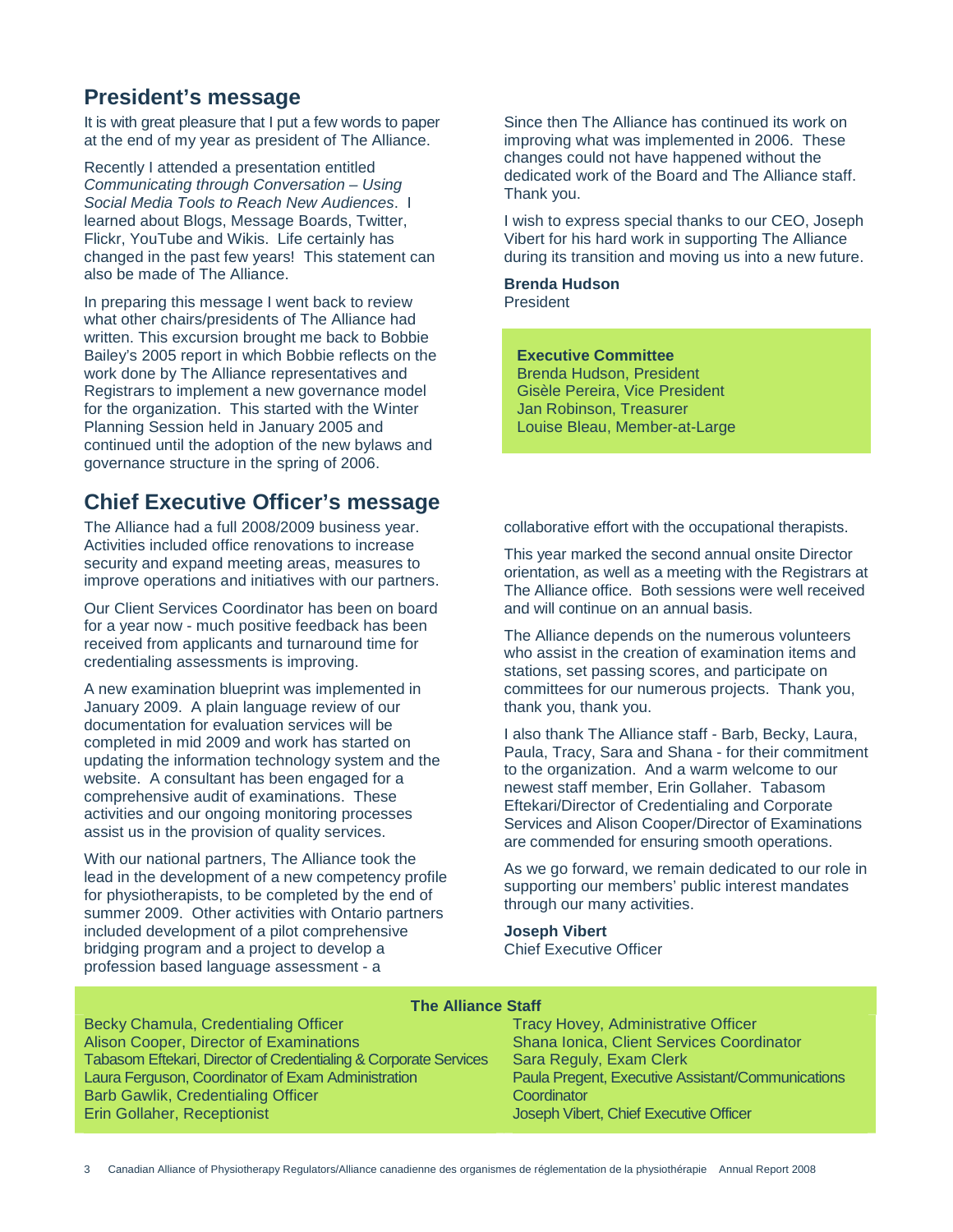# **Evaluation Services Committee**

The Evaluation Services Committee (ESC) provides oversight to the Credentialing and Examinations programs. The ESC sets and monitors performance standards and assures effective delivery of services. In addition, the ESC provides strategic advice and makes recommendations to the Board about these programs.

The committee dealt with the following items during the business year 2008/2009:

- request from a regulator to use a component of the PCE for purposes other than initial entry to practice
- **review of terms of reference for the Ethical Review Committee**
- **•** review of quality monitoring activities and annual reports
- **•** review of credentialing special cases and examinations special needs requests
- **-** development of PCE and credentialing policies
- **appointments to examination work groups**
- **review and recommendations regarding the Inter-rater Reliability Study**
- review and recommendations regarding changes to TOEIC (language test)

The Evaluation Services Committee thanks The Alliance staff for their ongoing assistance and support, which has been invaluable over the past year.

### **Sue Murphy**

Chair, Evaluation Services Committee

### **Board of Examiners**

Arlene Brandt Victor Brittain Jean-Pierre Dumas E. Marie Earl Steve Lawless Neil MacHutchon Darryn Mandel Ricky Paggao Joyce Sharum Diana Sinnige Margaret Warcup

#### **Internationally Educated Physiotherapists Communication Project Steering Committee**

Margaret Autea Rebecca Bourdage Brenda Hudson Sandra James Judy King Sophia Lowe Christine Nielsen Shyamala Preethi Dayanand Gaurav Rehan Janelle Van Heeren Tabasom Eftekari Alison Cooper Tracy Hovey

#### **Analysis of Practice**

**Practice Partners Reference Group**  Cathryn Beggs Dawn Burnett Brenda Hudson Jenneth Swinamer

#### **Analysis of Practice Subject Matter Expert Group**

Victor Brittain Louise Courtois Vanina Dal Bello-Haas Robyn Davies Joy MacDermid Melissa Merritt Gary S. Miller Iain Muir Camille Poulin Barb Shay Margaret Warcup

#### **Analysis of Practice Oversight Group**

Alison Cooper Peter Dilworth Sue Murphy Joseph Vibert

## **Ethical Review Committee**

Katherine Harman Murray Maitland Nancy Ryan-Arbez

**Exam Steering Group**  Nancy Cho Alison Cooper Bev Lundgren

**Evaluation Services Committee**  Sue Murphy (Chair) Liliane Asseraf-Pasin Louise Bleau (Board Rep) Mark Hall Dwight Harley Steve Lawless Marla Nayer Janelle Van Heeren Doris Yee Joseph Vibert Alison Cooper Tabasom Eftekari

## **Clinical Test Development Group**

Bev Lundgren (Interim Chair) Brenda Corie Brenda Dean Cheri Gunn Diana Hopkins-Rosseel Judy King Barbara Pollock Liz Rogers Deanna Stewart

#### **Written Test Development Group**

Nancy Cho (Chair) Darryl Caves Rachel de Souza Karla Galloway Sharon Ho Neil MacHutchon Catherine Le Cornu Levett Gillian Manson Manuela Materassi Jo Ann McKenzie

#### **Appeals Resource Group**

Elyse Bouchard Louise Courtois Judy King Joyce Vogelgesang Sandy Wiseman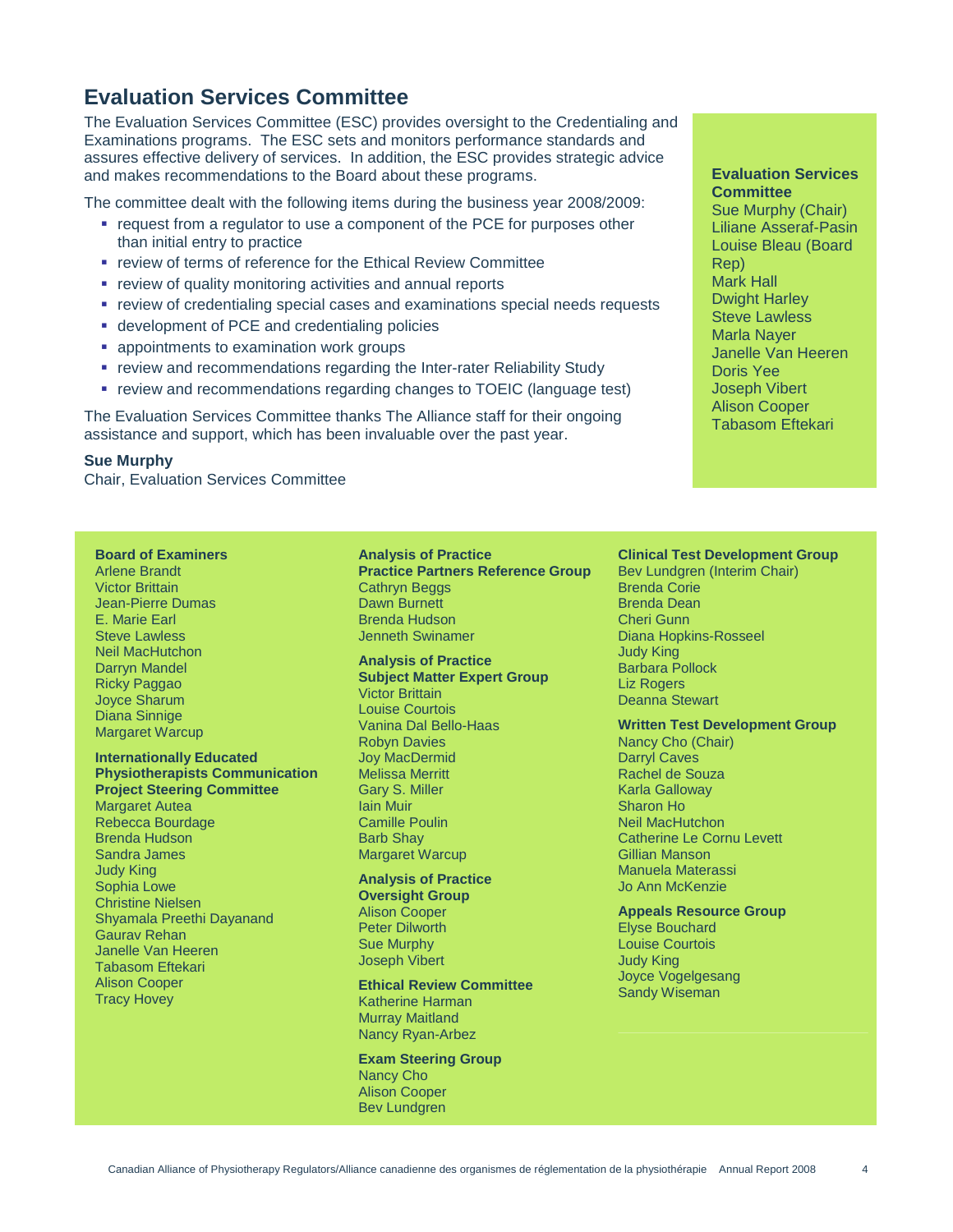# **Examination Program**

2008 marked 15 years since the beginning of the Physiotherapy Competency Examination. During those 15 years, we have grown significantly. In 1994, there was only a Written Component of the exam. We had 291 candidates take that exam in 2 administrations. Compare this to 2008, when 946 candidates took the Written Component at one of 6 administrations, and 811 candidates took one of the 2 administrations of the Clinical Component.

2008 also marked the completion of the Analysis of Practice 2008, and approval of the 2009 Exam Blueprint. The new blueprint highlights professional responsibilities in practice and the increasingly complex conditions that physical therapists assess and treat.

The Evaluation Services Committee received and reviewed the technical report on exam operations in 2008. Once again, they had no concerns other than confirming that we have implemented corrective actions for identified issues.

Our collaboration on projects of interest has continued in 2008 with the Bridging Program for Internationally Educated Physiotherapists at Ryerson University. This long-awaited program provides internationally educated physiotherapists with skill development opportunities, mentoring, and clinical experience to help them prepare for the exam, registration and employment. We hope that the learnings from this program will be transferrable to other programs across the country. Ryerson has also assumed responsibility for delivery of the Exam Skills Preparation Program modules 2 and 3, as part of the bridging program.

In November 2008, the Board of Directors approved a scoring study for the Clinical Component. We have started work on this project and hope to have preliminary results in the fall of 2009.

We have also contracted with Professional Examination Services to conduct an audit of the exam program in 2009. This work has started and we will report on this in the fall of 2009.

Once again, our volunteer work groups have done a wonderful job of keeping exam activities on schedule. A special mention goes to Bev Lundgren of Vancouver, who took over as chair of the Clinical Test Development Group to cover a leave of absence. We very much appreciate her calm and capable leadership during this period.

### **Alison Cooper**

Director of Examinations

# **Credentialing Program**

In 1992, the credentials review program was transitioned from the Canadian Physiotherapy Association to The Alliance. The Alliance Credentialing Department became the unit responsible for operating the program to determine substantial equivalency of the education and qualifications of internationally educated physiotherapists wishing to practice in most jurisdictions in Canada.

Since then we have grown from one staff, focused on administering the program, to a sophisticated credentialing operation offering Prior Learning Assessment and Recognition (PLAR), counselling and support services. We are committed to deliver a quality program that is reviewed on an ongoing basis through monitoring and evaluation activities and periodic "Best Practices" reviews. These steps allow us to continuously look at our practices, policies and standards so that we can deliver a program that treats applicants fairly, using transparent, objective and impartial methodologies.

In 2008, we received 460 applications, 24 more than the previous year. We completed 411 evaluations with 164 applicants successfully credentialed. Of the 247 unsuccessful applicants, 56 were eligible for PLAR and 186 required additional information from schools or the applicants. Only 5 applications were rejected.

The Evaluation Services Committee reviewed the 2008 reports on operations as well as the administrative audit and confirmed the corrective actions taken.

In 2008, we implemented new credentialing standards in response to the Best Practices IV report and recommendations from the Evaluation Services Committee.

We worked on the Internationally Educated Physiotherapist Communication project and the Internationally Educated Physiotherapist Bridging program (IEPB). The former is a review of the appropriateness of language used in communications with our applicants. This project will be completed in June 2009. The IEPB is a two-year pilot project to assist internationally educated physiotherapists who are living in Ontario to make significant progress towards registration and employment. Funding is provided by the Governments of Ontario and Canada. The project started in January 2008 with Ryerson University in the lead. Project partners include the College of Physiotherapists of Ontario, the Ontario Physiotherapy Association and Ontario physiotherapy education programs.

Credentialing is complex and requires hard work, accumulated knowledge and expertise. We rely heavily on our capable physiotherapist assessors and the great services of the credentialing agencies with whom we work and we thank them for their commitment.

### **Tabasom Eftekari**

Director of Credentialing and Corporate Services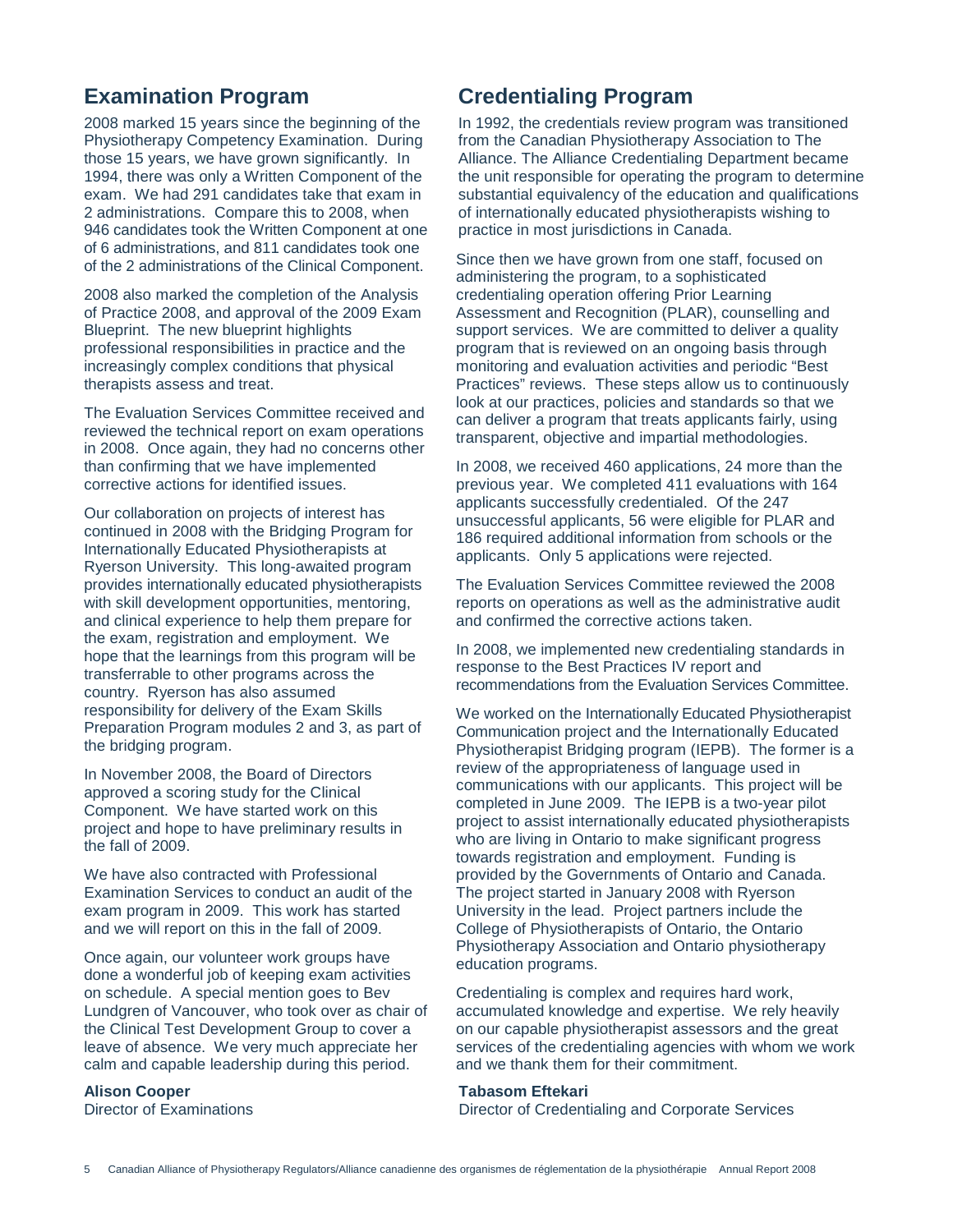# **Governance & Nominations Committee**

**Meetings** - The Governance and Nominations Committee (GNC) met four times in the past business year by teleconference.

**Policy Review** - The committee considered several policy changes and additions to be presented to the Board of Directors for approval at the Annual Meetings. The committee also reviewed the terms of office for directors, committee members and committee chairs and tabled recommendations for change with the Board of Directors for consideration of potential Bylaw changes.

**Board Evaluation - The committee continued to** facilitate the evaluation of member and board effectiveness providing results for use by Directors. The results from the evaluation of each meeting were considered by the committee and suggestions for changes to protocols and operations were made to the Executive Committee.

**Board Orientation and Development Program** - The committee continued to work with the CEO in the development of a Board orientation program to the Directors of The Alliance.

**Nominations** - The committee initiated the identification of nominees for the positions of Directors, standing committee members and chairs and Executive positions as per its mandate. A slate of nominees will be presented for the May meetings.

**Summary Comments** - The committee has worked diligently on the items identified for development this year. The group has been committed to its task and worked as well as a teleconference format allows on complex topics such as policy development and revision. The committee has been ably supported by our CEO Joseph Vibert through all its tasks and would like to offer its thanks to him for his help.

The committee members look forward to the reaction of the Directors to the work and suggestions for change that will be presented at the year end meeting. This reaction will affirm the work to date and/or present reaction to help focus the work of the committee for the ensuing year.

## **Harry Davis**

Chair, Governance and Nominations Committee

**Governance and Nominations Committee** Harry Davis, Chair Tim Eichholz Brenda Hudson Brenda McKechnie Joan Ross Joseph Vibert

# **Registrars' Committee**

The Registrars' Committee is a standing committee of the Board of Directors (BOD) of the Canadian Alliance of Physiotherapy Regulators (The Alliance).

The committee's mandate is to provide support to Registrars and Executive Directors, scan the environment, identify emerging trends across jurisdictions and make recommendations to the BOD on issues of national scope. The committee contributes to advancing strategy initiatives as requested by the BOD and identifies opportunities to develop BOD capacity and understanding.

Since the May 2008 AGM the Registrars' Committee has held seven teleconferences and one face to face meeting in March 2009. Business items included:

- AIT Chapter 7 amendments for full labour mobility by August 2009: Registrars had monthly fall meetings to share relevant updates on developments with this issue. Primary concerns were with the PCE and practice hour requirements meeting a legitimate objective exception. There was uniform agreement that the existing process with the MRA is a working and successful process. Some jurisdictions proceeded with a request of an exception of the PCE to meet a legitimate objective. Currently most jurisdictions are waiting to hear responses from their respective governments.
- A document summarizing Registration Process and Candidate Performance on PCE was completed for future reference by Registrars.
- A meeting of the committee and The Alliance staff took place in Toronto on March 24th. Policies and procedures of the administration of the credentialing and examination services were discussed to ensure there is coordination between The Alliance and the regulators.
- Other items identified for future meetings include: relationship between Registrars, Association and Academic institutions and INPTRA.

I would like to say I am grateful for the opportunity to work with such a wonderful group of Registrars in stimulating and thought provoking discussions.

# **Deb Noseworthy**

Chair, Registrars' Committee

## **Registrars' Committee**

Deborah Noseworthy, Chair Louise Bleau Rebecca Bourdage Tim Eichholz Brenda Hudson Ruth Koenig

Joyce Ling Dianne Millette Brenda McKechnie Jan Robinson Joan Ross Joseph Vibert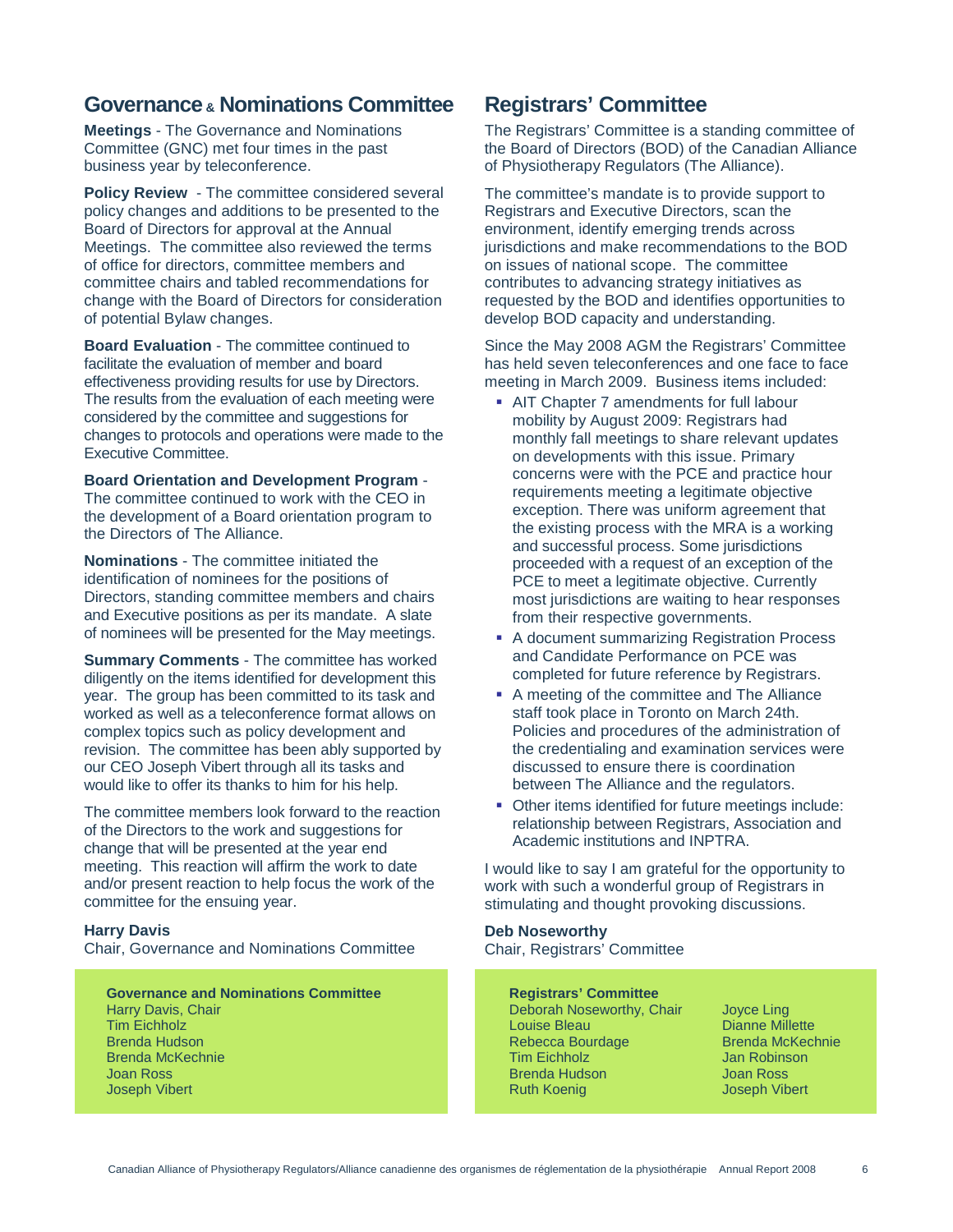# **Working with our Partners**

The Alliance is part of the National Physiotherapy Advisory Group (NPAG) - a coalition of national physiotherapy-related organizations that includes the Accreditation Council for Canadian Physiotherapy Academic Programs, the Canadian Physiotherapy Association, and the Canadian Universities Physical Therapy Academic Council.

NPAG promotes the provision of quality physiotherapy services and positive health outcomes for Canadians through collaboration and communication on matters of mutual interest. NPAG shares information and insights on current and evolving issues affecting the profession.

While not a formal organization, from time to time NPAG coordinates collaborative initiatives of mutual interest that are consistent with the vision, mission and values of the member organizations. Leadership for any particular initiative is typically assumed by the partner with the most stake in that initiative.

NPAG does not make decisions or chose directions in isolation and is dependent upon collaboration and consultation with physiotherapists, physiotherapy groups and stakeholders from across the country.

### NPAG developed **Physiotherapy Vision 2020**:

**Physiotherapists are essential, accessible, primary health care professionals who lead in the promotion, improvement and maintenance of the mobility, health and well-being of Canadians**.

The group identified areas of focus for the years 2006 - 2010 to guide activities to accomplish this vision:

**Accountability -** physiotherapists demonstrate accountability for actions and decisions;

**Best practice -** is evident in all sectors of the profession;

**Health Human Resources -** interprofessional service based workforce that includes physiotherapists.

Over the course of 2008, elements of **accountability** and **best practice** were addressed.

**Accountability -** In December 2008, CUPAC completed the new Entry-to-Practice Physiotherapy Curriculum: Content Guidelines for Canadian Academic Programs. The Guidelines will help program faculty design and implement a curriculum that will prepare the entry-to-practice physiotherapist to be an autonomous, effective, safe and compassionate professional, who practices collaboratively in a variety of health and social service settings and is responsive to the current and future needs of the Canadian health care system.

The Alliance's 2008 Analysis of Practice resulted in a new examination blueprint, implemented in 2009. As well, The Alliance is leading the development of a new Essential Competency Profile for Physiotherapists in Canada. The project will be completed in 2009.

In 2008, ACCPAP continued the review and revision of accreditation standards and will incorporate the essential competencies in the sixth accreditation standard.

**Best Practice -** A conceptual model of practice has been in development since 2007. It will be made available on the CPA website for further input from stakeholders in 2009. The goal is to have a model that meets population health needs and reflects an evolving health system.

## **Recognizing our Leaders**

The Alliance relies on the dedication and expertise of volunteers and staff to fulfill its mission and vision. The awards program allows us to recognize some of those individuals each year who have made a significant contribution to the organization.

### **Beth Maloney Memorial Award**

Established in 2000, the Beth Maloney Memorial Award is presented by the President of The Alliance in memory of Beth Maloney.

Beth was the first Registrar of the College of Physical Therapists of British Columbia and a past president of the Physiotherapy Association of British Columbia. She was actively involved in the formation of The Alliance and contributed significantly to the development of the regulatory community in Canada. Her ethical problem solving was highly valued as was her effective decision-making, calm demeanour, wisdom and guidance to colleagues.

In the spirit of Beth's work, the Beth Maloney Memorial Award recognizes the contribution of a member of the physiotherapy regulatory community who exemplifies professionalism and has demonstrated a commitment to public interest values and ethical conduct.

| <b>Beth Maloney Memorial Award</b><br><b>Recipients</b> |
|---------------------------------------------------------|
| 2008 Laura May, AB                                      |
| 2007 Margaret Warcup, BC                                |
| 2006 Susan Glover Takahashi, ON                         |
| 2005 Louise Bleau, QC                                   |
| 2004 Sue Turner, AB                                     |
| 2003 Steve Lawless, ON                                  |
| 2002 Brenda McKechnie, MB                               |
| 2001 Marilyn Atkins, BC                                 |
| 2000 Cathryn Beggs, ON                                  |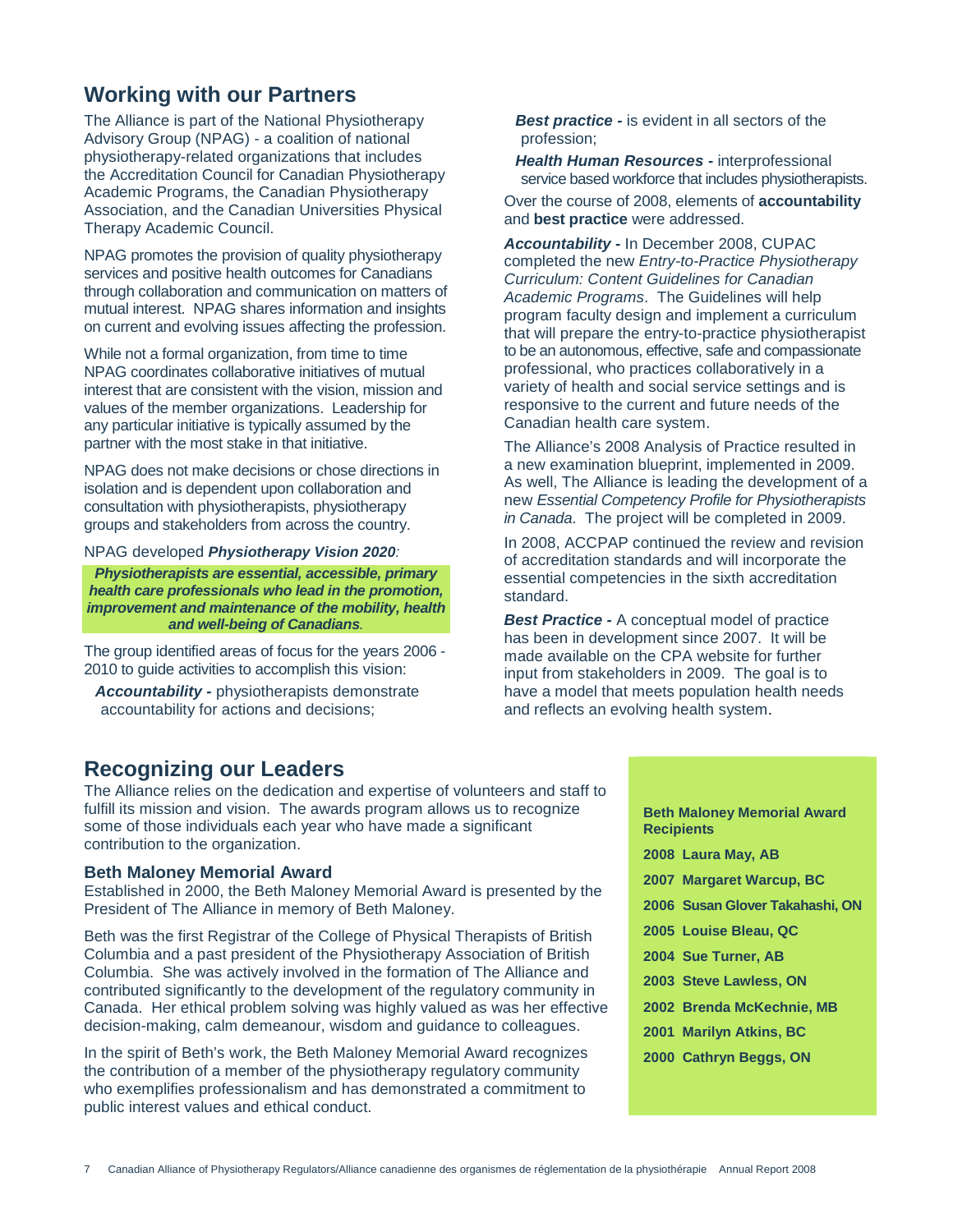## **Recognition Awards**

The Alliance recognizes and values the significant contribution of each volunteer. The Recognition Awards are presented to those who have completed a volunteer commitment to the organization.

## **2008**

Darryl Caves, BC Paul Castonguay, QC Frances Jamieson, NS Marlema Huget, AB Steve Lawless, ON Tara Mercier, NS Krista Sweet, NB

#### **2007**

Alison Baldwin, MB Margaret Butler, NL Nancy Cho, BC Lori Ferrish, PE Al MacVicar, ON Gisèle Pereira, MB Avchen Pinkard, BC

#### **2006**

Bobbie Bailey, NL Irena Blodgett, AB Wendy Brook, AB Madelaine Cherry, ON Nancy Cho, BC Marnie Deighton, SK Dwight Harley, AB Katherine Harman, NS Elaine Hartley, ON Maryanne Jefferies, ON Wilma Jelley, ON Steve Lawless, ON Jim Leithead, AB Laura May, AB Brenda McKechnie, MB Sue Murphy, BC Ann Nelson, NS Gisèle Pereira, MB Gale Pryznyk, SK Jackie Schleifer Taylor, ON Dena Shulman, ON Anne Marie Sneath, ON Gareth Sneath, ON Diane St-Pierre, QC Janelle Van Heeren, AB Margaret Warcup, BC

#### **2005**

Wendy Brook, AB Janet Lundie, ON Mariane Manoli, QC Michèle Murphy, ON Glenys Perry, MB Barbara Stokes, ON Jenneth Swinamer, MB

#### **2004**

Chris Carpenter, BC Kari Elliott, AB Sarah Lowe, ON Mike MacDougall, NS

## **2004**, cont'd

Kath McKenzie, AB Dianne Parker-Taillon, ON Arthur Rothman, ON Diana Sinnige, ON

#### **2003**

Alice Aiken, ON Wendy Brook, AB Marnie Deighton, SK Barbara Denny, SK Kari Elliott, AB Diana Hopkins-Rosseel, ON Mariane Manoli, QC Alison McDonald, NS Mary Ann O'Brien, ON Gale Pryznyk, SK Pamela Rock, AB Jackie Schleifer Taylor, ON Susanne Schmiesing, BC Susan Wakefield, NS Sandra Webber, MB

#### **2002**

Donna Arsenault, ON Irena Blodgett, AB Sandy Brunham, BC Nancy Cho, BC Brenda Dean, SK Brigid Dilworth, ON Lise Dupont, QC Amy Holt, ON Kyla Jonah-Hourihan, NB Mike McDougall, NS Karen McIntosh, AB Linda Nickerson, NL Mireille Ouellet, NB Gisèle Pereira, MB Barb Pollock, ON Sue Turner, AB

#### **2001**

Bobbie Bailey, NL Lesley Bainbridge, BC Frances Jamieson, NS Judy King, ON Deanna Landry, NS Mariette Lanthier, QC Karen Lycan, NS Helen McKay, ON Nancy McKay, NB Nancy Milligan, AB

#### **2000**

Marnie Deighton, SK Peter Dilworth, ON Diane Hiscox, ON Hilary Jebson, BC Elisa Macri, QC Agnes Makowski, ON **2000**, cont'd

Laura May, AB Donna McIntyre, BC Liz Rogers, NS Deanna Stewart, NB Sandra Webber, MB

#### **1999**

Rodger Cummins, ON Brenda Hudson, BC Sally Lawler, MB Janet Lundie, BC Marla Nayer, ON Mireille Ouellet, NB Sue Pirie, NS Ernie Skakun, AB

#### **1998**

Valerie Goodman, MB Kim Hunter, SK Marilyn MacKay-Lyons, NS Cindi Pederson, SK Kathleen Rogers, AB Joyce Vogelgesang, AB

#### **1997**

Marel Fielding, ON Gloria Gallant, MB Mary Mahoney, NS Brenda McKechnie, MB Mary Ann O'Brien, ON Diane Paulin, NB Lyn Roche, NL Gail Wainwright, NS

#### **1996**

Cathryn Beggs, ON Wendy Brook, AB Robert Cohen, ON Ken Dornstauder, NB JoAnn Horne, AB Sylvia Jones, SK Steve Lawless, ON Dianne Parker-Taillon, ON Arthur Rothman, ON Joseph Vibert, US

#### **1995**

Janet Cornwall, ON Hélène Corriveau, QC Ann Gordon, ON Pat Hartnett, ON Dianne Millette, ON Cheryl Peitsch, MB Rhona Wolpert, ON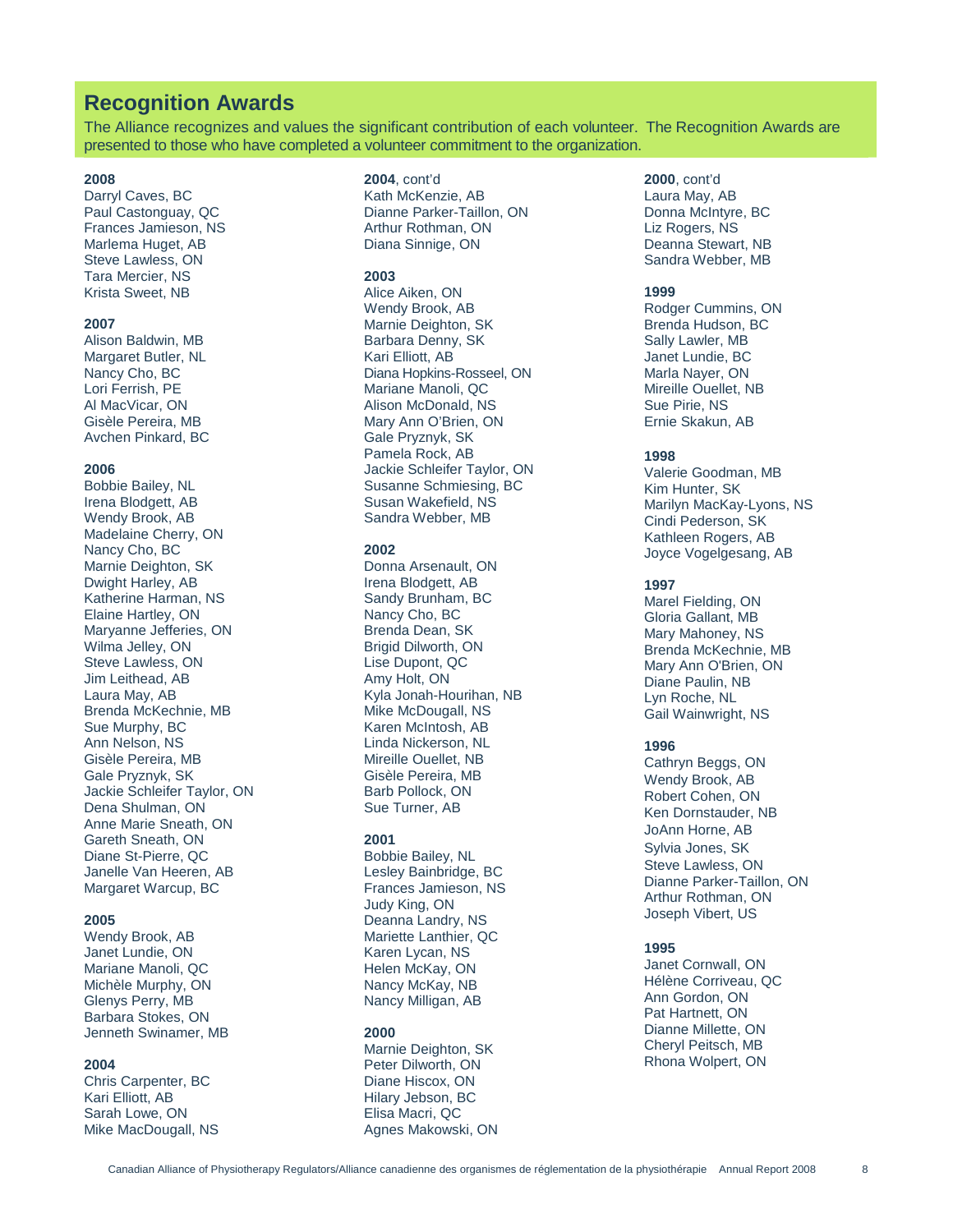**FINANCIAL STATEMENTS**

**DECEMBER 31, 2008**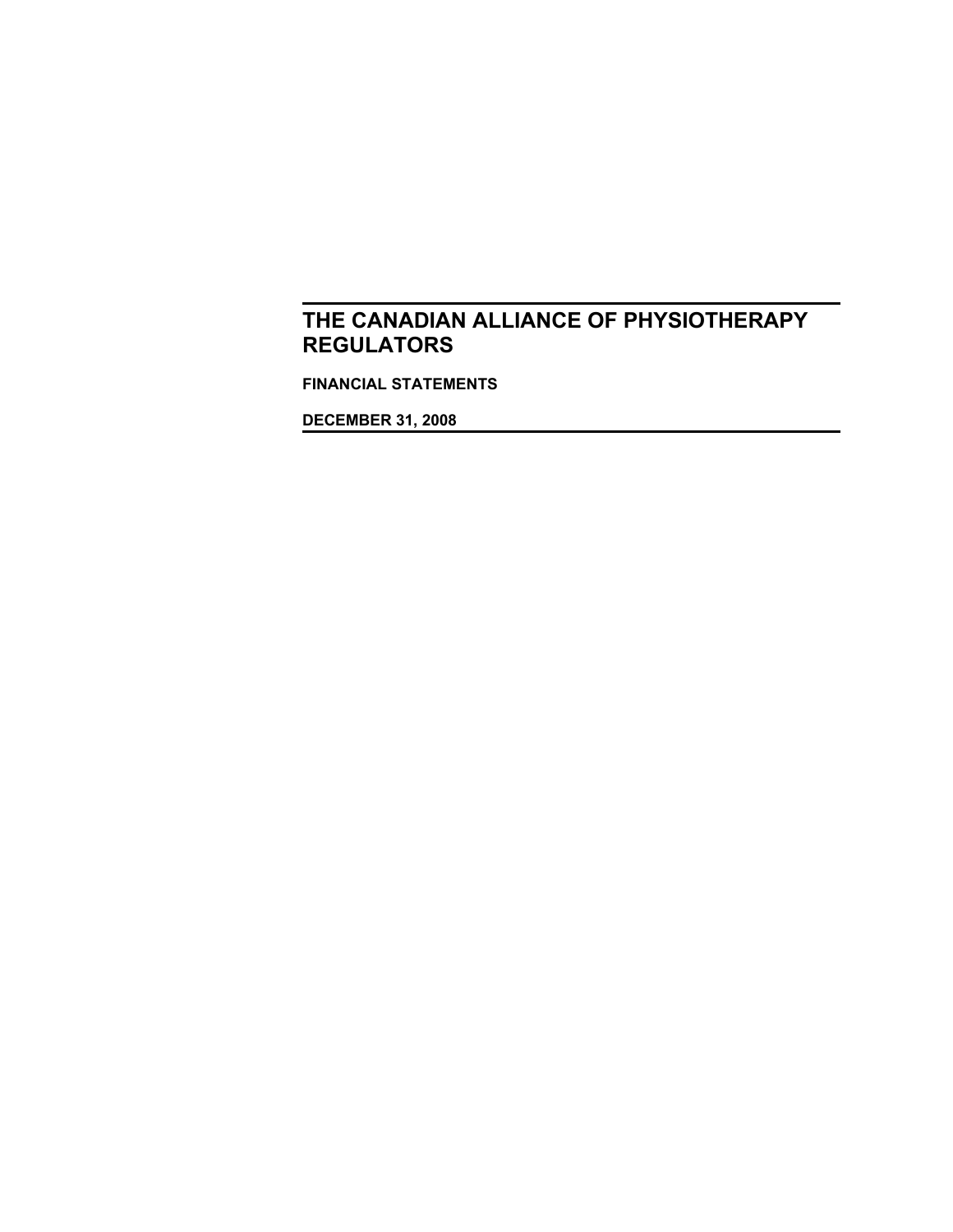## **AUDITORS' REPORT**

To the Members, The Canadian Alliance of Physiotherapy Regulators:

We have audited the statement of financial position of The Canadian Alliance of Physiotherapy Regulators as at December 31, 2008 and the statements of changes in net assets, operations and cash flows for the year then ended. These financial statements are the responsibility of The Alliance's management. Our responsibility is to express an opinion on these financial statements based on our audit.

We conducted our audit in accordance with Canadian generally accepted auditing standards. Those standards require that we plan and perform an audit to obtain reasonable assurance whether the financial statements are free of material misstatement. An audit includes examining, on a test basis, evidence supporting the amounts and disclosures in the financial statements. An audit also includes assessing the accounting principles used and significant estimates made by management, as well as evaluating the overall financial statement presentation.

In our opinion, these financial statements present fairly, in all material respects, the financial position of The Alliance as at December 31, 2008 and the results of its operations and its cash flows for the year then ended in accordance with Canadian generally accepted accounting principles.

Cowperthwaite Mehta

Chartered Accountants Licensed Public Accountants

February 27, 2009 Toronto, Ontario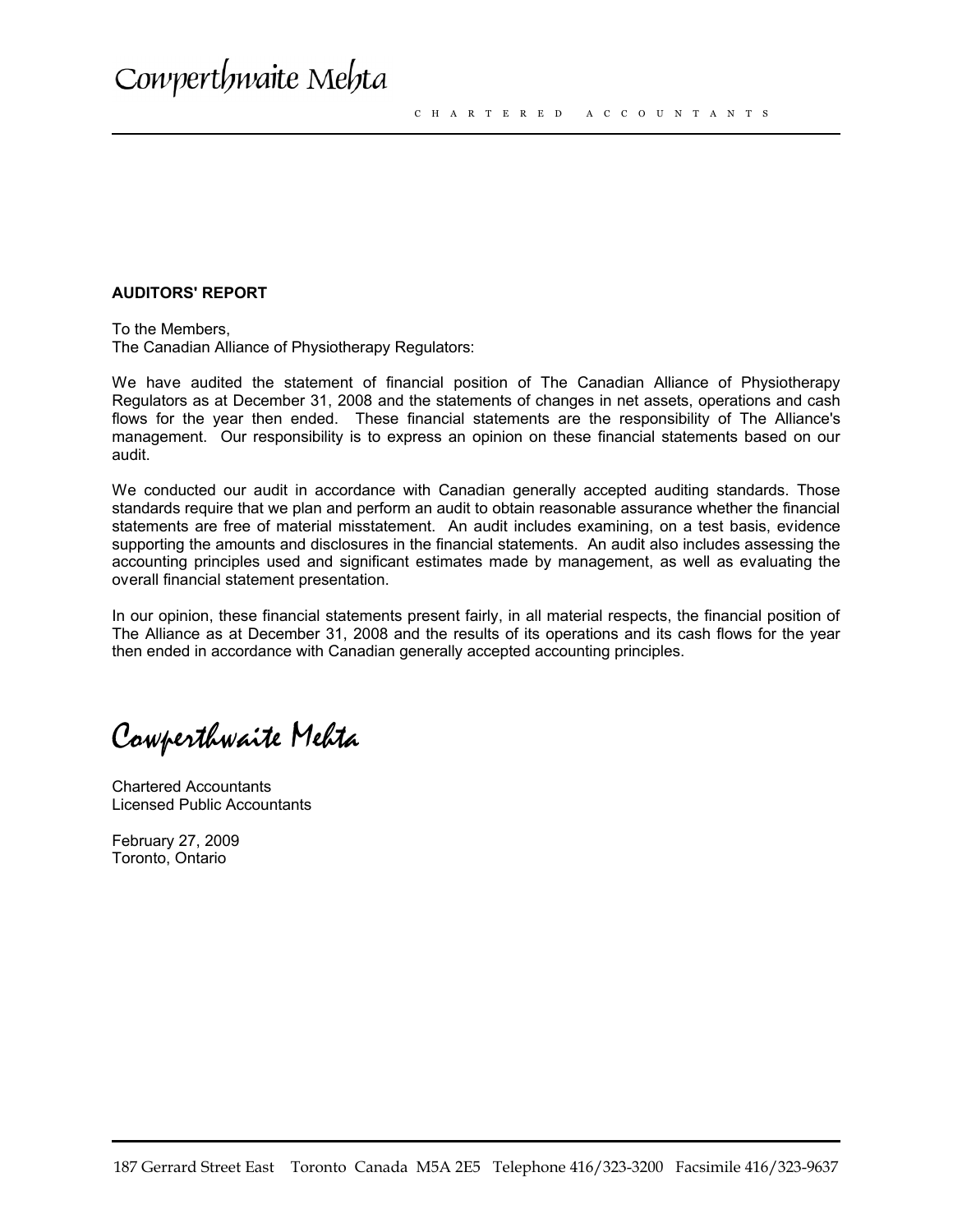## **STATEMENT OF FINANCIAL POSITION**

## **AS AT DECEMBER 31, 2008**

|                                                                                                                                                                                                  | 2008                                                  | 2007                                                 |
|--------------------------------------------------------------------------------------------------------------------------------------------------------------------------------------------------|-------------------------------------------------------|------------------------------------------------------|
|                                                                                                                                                                                                  |                                                       |                                                      |
| <b>ASSETS</b>                                                                                                                                                                                    |                                                       |                                                      |
| <b>Current assets</b><br>Cash (note 5)<br>Marketable securities<br>Accounts receivable<br>Prepaid expenses                                                                                       | \$<br>173,314<br>1,970,623<br>32,977<br>25,636        | \$<br>98,365<br>1,629,907<br>3,244<br>20,700         |
|                                                                                                                                                                                                  | 2,202,550                                             | 1,752,216                                            |
| Capital assets (note 6)                                                                                                                                                                          | 130,358                                               | 83,530                                               |
|                                                                                                                                                                                                  | \$2,332,908                                           | <u>\$1,835,746</u>                                   |
| <b>LIABILITIES AND NET ASSETS</b>                                                                                                                                                                |                                                       |                                                      |
| <b>Current liabilities</b><br>Accounts payable<br>Deferred revenue (note 7)                                                                                                                      | \$<br>97,951<br>625,585<br>723,536                    | \$<br>91,566<br>347,247<br>438,813                   |
| Net assets<br>Invested in capital assets<br>Net assets internally restricted for contingencies (note 9)<br>Net assets internally restricted for evaluation and research (note 9)<br>Unrestricted | 130,358<br>977,403<br>100,000<br>401,611<br>1,609,372 | 83,530<br>793,358<br>100,000<br>420,045<br>1,396,933 |
|                                                                                                                                                                                                  | \$2,332,908                                           | \$1,835,746                                          |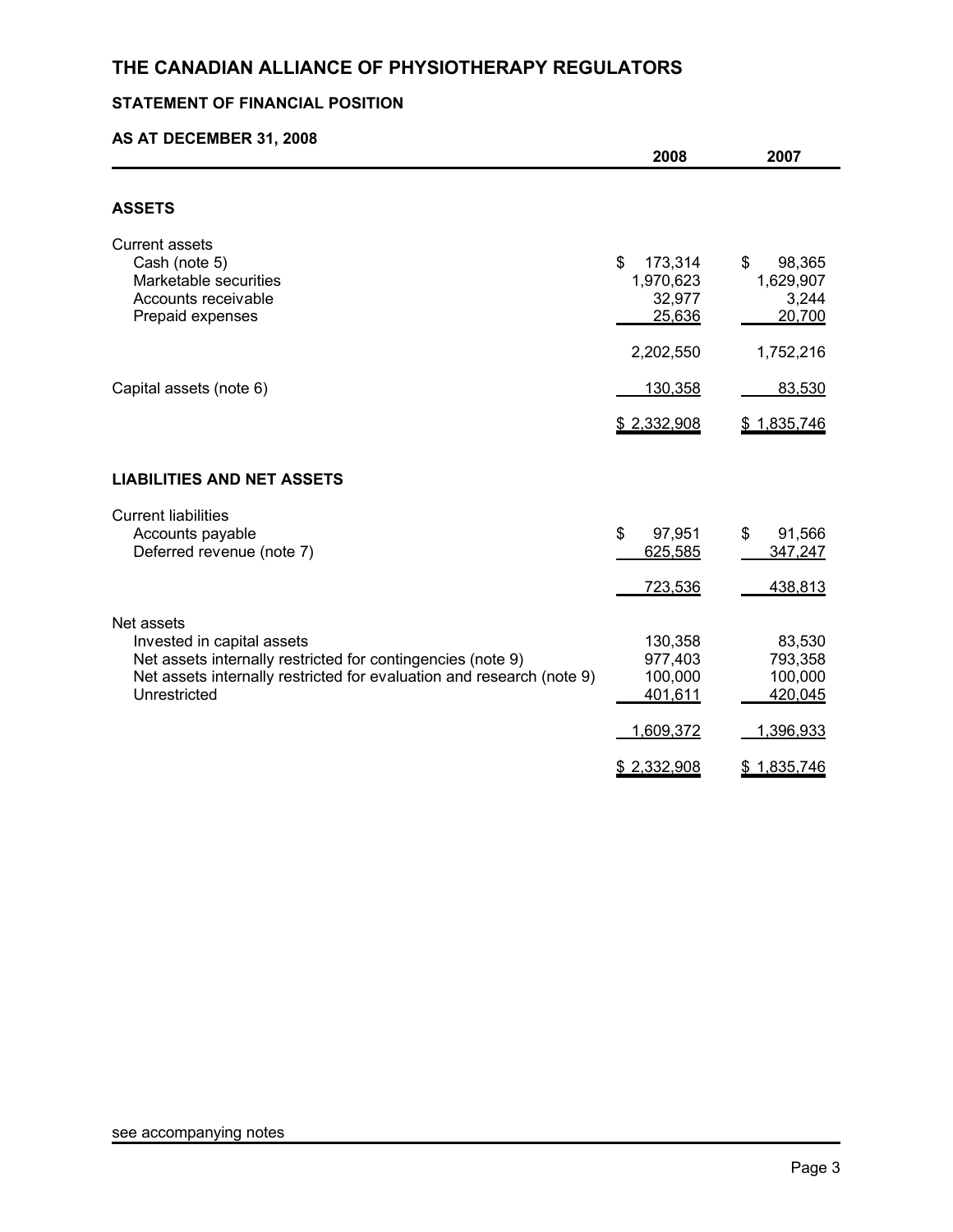## **STATEMENT OF CHANGES IN NET ASSETS**

## **FOR THE YEAR ENDED DECEMBER 31, 2008**

|                                             |                               |               |                                    |                                      |     |              | 2008                 | 2007        |
|---------------------------------------------|-------------------------------|---------------|------------------------------------|--------------------------------------|-----|--------------|----------------------|-------------|
|                                             | Invested in<br>capital assets |               | Contingency<br>reserve<br>(note 9) | Evaluation<br>& Research<br>(note 9) |     | Unrestricted | Total                | Total       |
| Balance, beginning of year                  | \$<br>83,530                  | $\frac{1}{2}$ | 793,358 \$                         | 100,000                              | -S  |              | 420,045 \$ 1,396,933 | \$1,087,841 |
| Investment market value adjustment (note 3) |                               |               |                                    |                                      |     |              |                      | (9, 159)    |
| Excess of revenue over expenses             |                               |               |                                    |                                      |     | 212,439      | 212,439              | 318,251     |
| Purchase of capital assets                  | 107,769                       |               |                                    |                                      |     | (107, 769)   |                      |             |
| Amortization                                | (60, 941)                     |               |                                    |                                      |     | 60,941       |                      |             |
| Appropriations                              |                               |               | 184,045                            |                                      |     | (184, 045)   |                      |             |
| Balance, end of year                        | \$<br><u>130,358</u>          |               | 977,403                            | 100,000                              | \$. |              | 401,611 \$ 1,609,372 | \$1,396,933 |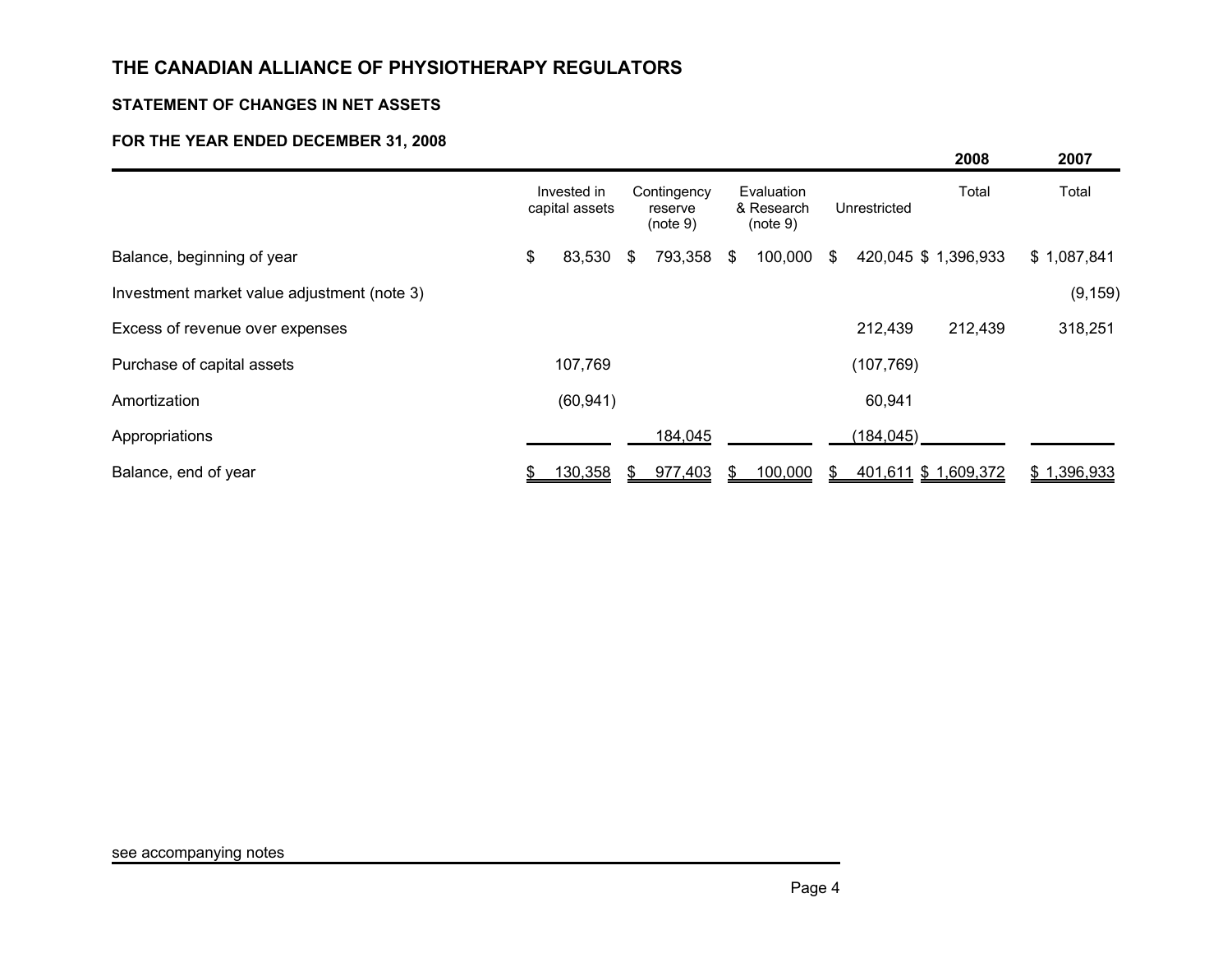## **STATEMENT OF OPERATIONS**

## **FOR THE YEAR ENDED DECEMBER 31, 2008**

|                                                         | 2008          | 2007          |
|---------------------------------------------------------|---------------|---------------|
|                                                         |               |               |
| <b>REVENUE</b>                                          |               |               |
| <b>Examination fees</b>                                 | \$1,587,258   | \$1,514,265   |
| <b>Credentialing fees</b>                               | 317,175       | 311,623       |
| <b>Registrant levies</b>                                | 254,338       | 248,640       |
| Prior Learning Assessment and Recognition ("PLAR") fees | 172,810       | 140,880       |
| Investment income                                       | 57,978        | 97,014        |
| HRSDC (note 8)                                          | 57,706        | 65,438        |
| Other                                                   | 38,339        | 27,909        |
| Member fees                                             | 4,488         | 4,580         |
|                                                         | 2,490,092     | 2,410,349     |
| <b>EXPENSES</b>                                         |               |               |
| Salaries and benefits                                   | 752,257       | 654,661       |
| Clinical examination                                    | 698,395       | 654,857       |
| Administration and office                               | 135,555       | 96,068        |
| Occupancy                                               | 105,107       | 92,187        |
| Written examination                                     | 104,858       | 96,008        |
| Credentialing expenses                                  | 91,391        | 41,612        |
| HRSDC (note 8)                                          | 57,706        | 65,438        |
| Bank charges                                            | 47,621        | 40,256        |
| Exam quality and research                               | 42,987        | 65,550        |
| General meetings                                        | 37,563        | 50,115        |
| Staff travel and development                            | 36,089        | 23,461        |
| Special projects                                        | 30,347        | 60,716        |
| Accounting and audit                                    | 18,323        | 22,691        |
| <b>Executive committee</b>                              | 13,409        | 18,350        |
| Membership fees                                         | 13,292        | 13,366        |
| Legal fees                                              | 9,630         | 13,411        |
| <b>PLAR</b> expenses                                    | 8,117         | 6,260         |
| Credentialing program quality and research              | 6,781         | 23,447        |
| Translation                                             | 6,220         | 11,337        |
| Communication                                           | 1,064         | 2,401         |
| Amortization                                            | 60,941        | 39,906        |
|                                                         | 2,277,653     | 2,092,098     |
| <b>EXCESS OF REVENUE OVER EXPENSES FOR THE YEAR</b>     | 212,439<br>\$ | 318,251<br>\$ |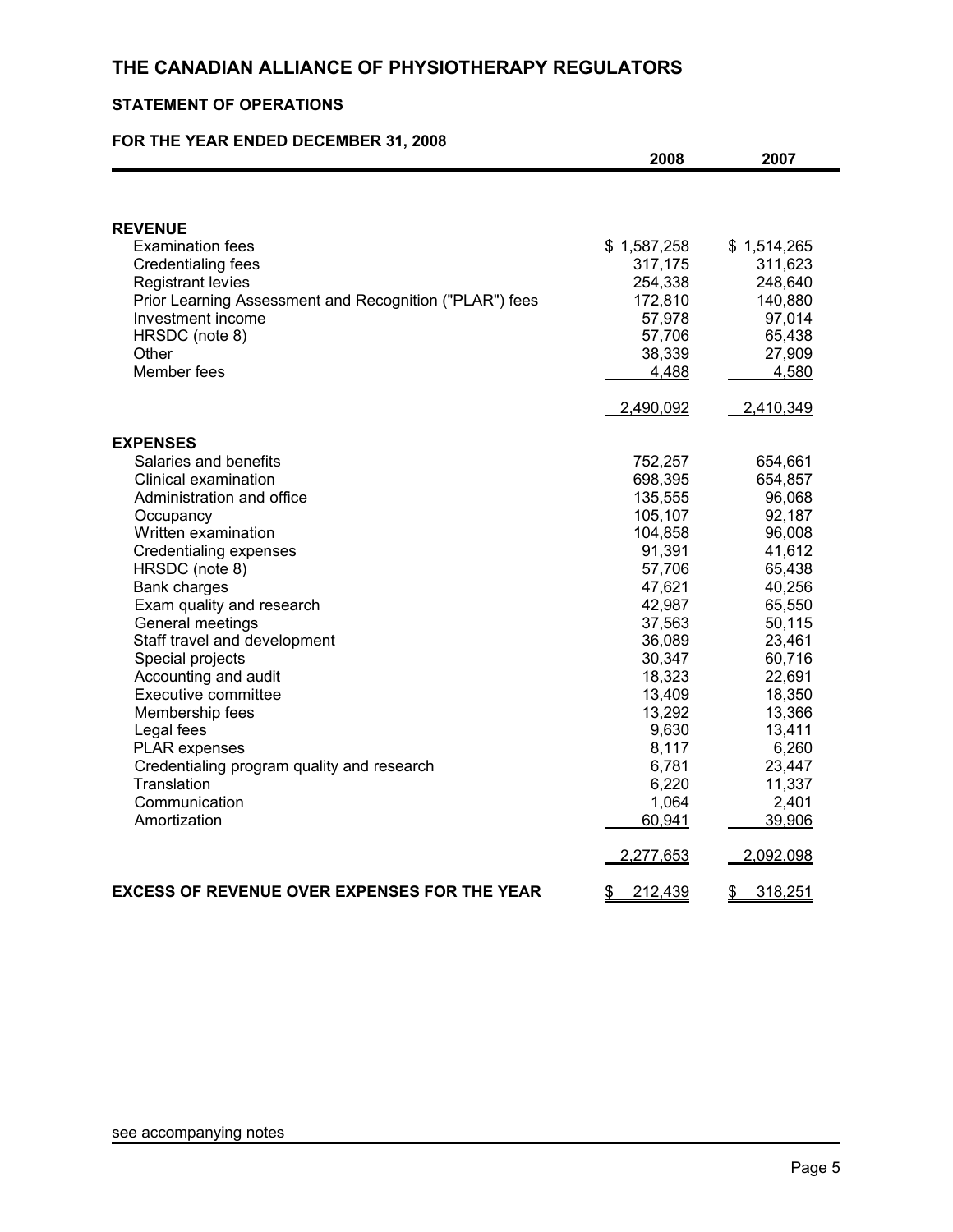## **STATEMENT OF CASH FLOWS**

## **FOR THE YEAR ENDED DECEMBER 31, 2008**

|                                                                                                                                                                                                                      | 2008                                                           | 2007                                                          |
|----------------------------------------------------------------------------------------------------------------------------------------------------------------------------------------------------------------------|----------------------------------------------------------------|---------------------------------------------------------------|
| <b>CASH INFLOW (OUTFLOWS)</b>                                                                                                                                                                                        |                                                                |                                                               |
| <b>OPERATING ACTIVITIES</b><br>Excess of revenue over expenses for the year<br>Non-cash items<br>Investment market value adjustment (note 3)<br>Amortization<br>Net change in non-cash working capital items (below) | \$<br>212,439<br>60,941<br>250,054                             | \$<br>318,251<br>(9, 159)<br>39,906<br>164,281                |
| Cash provided from operations                                                                                                                                                                                        | 523,434                                                        | 513,279                                                       |
| <b>FINANCING ACTIVITIES</b><br><b>Bank indebtedness</b><br>Cash used in financing activities                                                                                                                         |                                                                | (13, 973)<br>(13, 973)                                        |
| <b>INVESTING ACTIVITIES</b><br>Capital assets purchased<br>Increase in marketable securities                                                                                                                         | (107, 769)<br>(340, 716)                                       | (3,917)<br>(397, 024)                                         |
| Cash used in investment activities                                                                                                                                                                                   | (448, 485)                                                     | (400, 941)                                                    |
| <b>NET CASH ACTIVITY FOR THE YEAR</b>                                                                                                                                                                                | 74,949                                                         | 98,365                                                        |
| <b>CASH, BEGINNING OF YEAR</b>                                                                                                                                                                                       | 98,365                                                         | <b>NIL</b>                                                    |
| <b>CASH, END OF YEAR</b>                                                                                                                                                                                             | 173,314                                                        | 98,365<br>S                                                   |
| Net change in non-cash working capital items:<br>Accounts receivable<br>Prepaid expenses<br>Accounts payable<br>Deferred revenue                                                                                     | \$<br>(29, 733)<br>(4,936)<br>6,385<br>278,338<br>250,054<br>S | \$<br>98,367<br>(10,060)<br>26,777<br>49,197<br>\$<br>164,281 |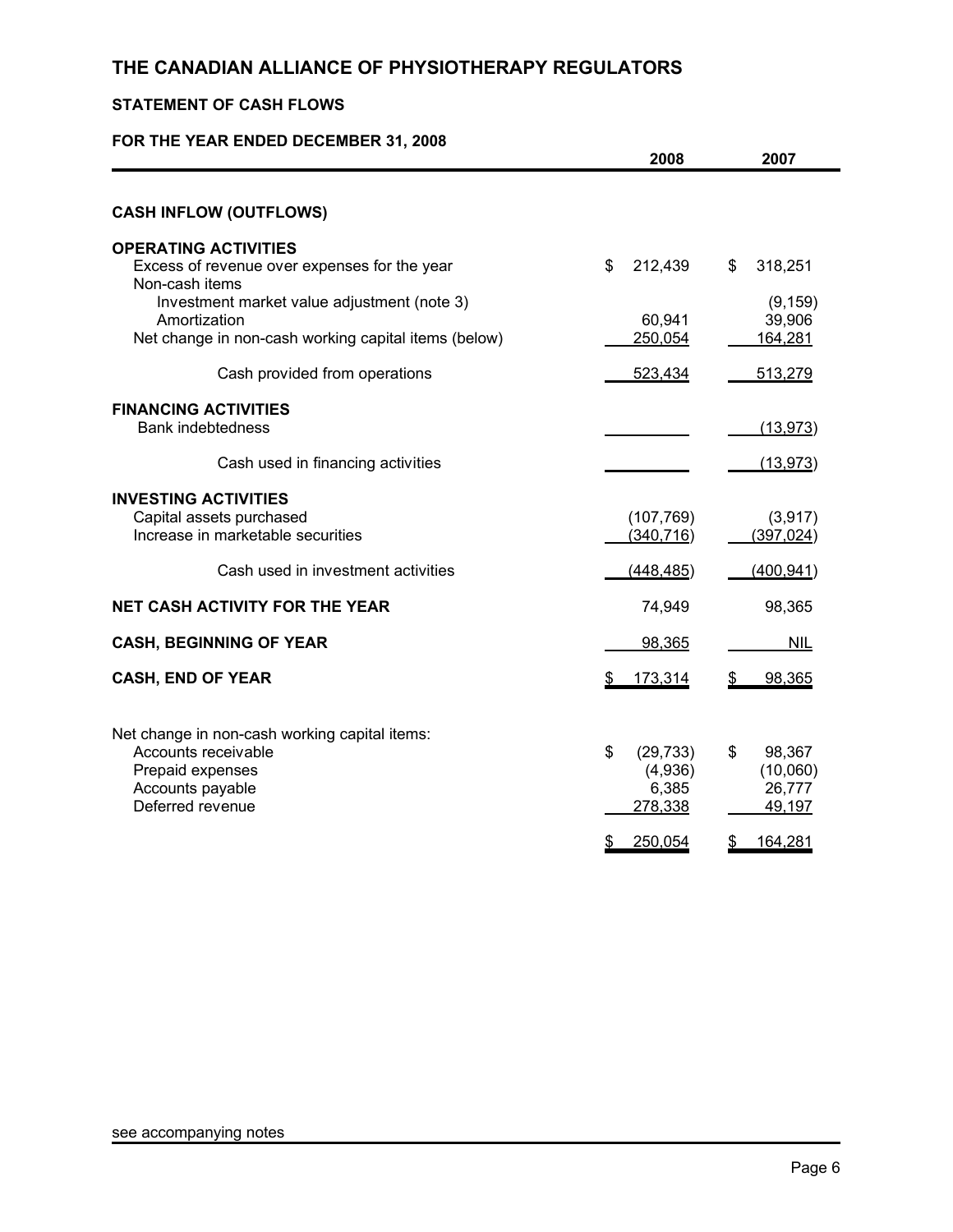## **NOTES TO THE FINANCIAL STATEMENTS**

## **DECEMBER 31, 2008**

## **1. THE ALLIANCE**

The Canadian Alliance of Physiotherapy Regulators ("The Alliance") is a federation representing the provincial physiotherapy regulatory colleges to facilitate the sharing of information and to build consensus on national regulatory issues in order to assist member regulators in fulfilling their mandate of protecting the public interest. The Alliance administers the Physiotherapy Competency Examination and Credentialing Program and undertakes related research, development, implementation, evaluation and improvement.

The Alliance was incorporated by letter patent under the Canada Business Corporations Act on April 9, 1992 as a not-for-profit organization incorporated and, as such, is generally exempt from income taxes in Canada under section 149(1)(l) of the Income Tax Act.

## **2. SIGNIFICANT ACCOUNTING POLICIES**

The Alliance follows accounting principles generally accepted in Canada for not-for-profit organizations in preparing its financial statements. The significant accounting policies used are as follows:

### **Revenue recognition**

The Alliance follows the deferral method of accounting for contributions. Contributions are recognized as revenue when received or receivable if the amount to be received can be reasonably estimated and collection is reasonably assured.

Registrant levies are recognized as revenue in the year to which they relate. Examination fees are recognized as revenue in the period the exams are held. Credentialing fees are recognized as revenue in the year they are received.

The change in the fair value of the marketable securities held-for-trading for the year is included in investment income in the statement of operations.

Grants and other amounts received for purposes specified by the contributor are recognized as revenue as the related expenses are incurred. Unspent revenue at the end of the year is reported as deferred grant revenue.

## **Capital assets**

Capital assets are recorded at cost in the year of acquisition. The cost of the assets is amortized over their estimated useful lives, as follows:

| Furniture and fixtures                   | straight line over 5 years              |
|------------------------------------------|-----------------------------------------|
| Computer equipment purchased after 2006  | straight line over 3 years              |
| Computer equipment purchased before 2007 | straight line over 5 years              |
| Web site development                     | straight line over 5 years              |
| Leasehold improvements                   | straight line over 5 years, or over the |
|                                          | remaining term of the lease, if less.   |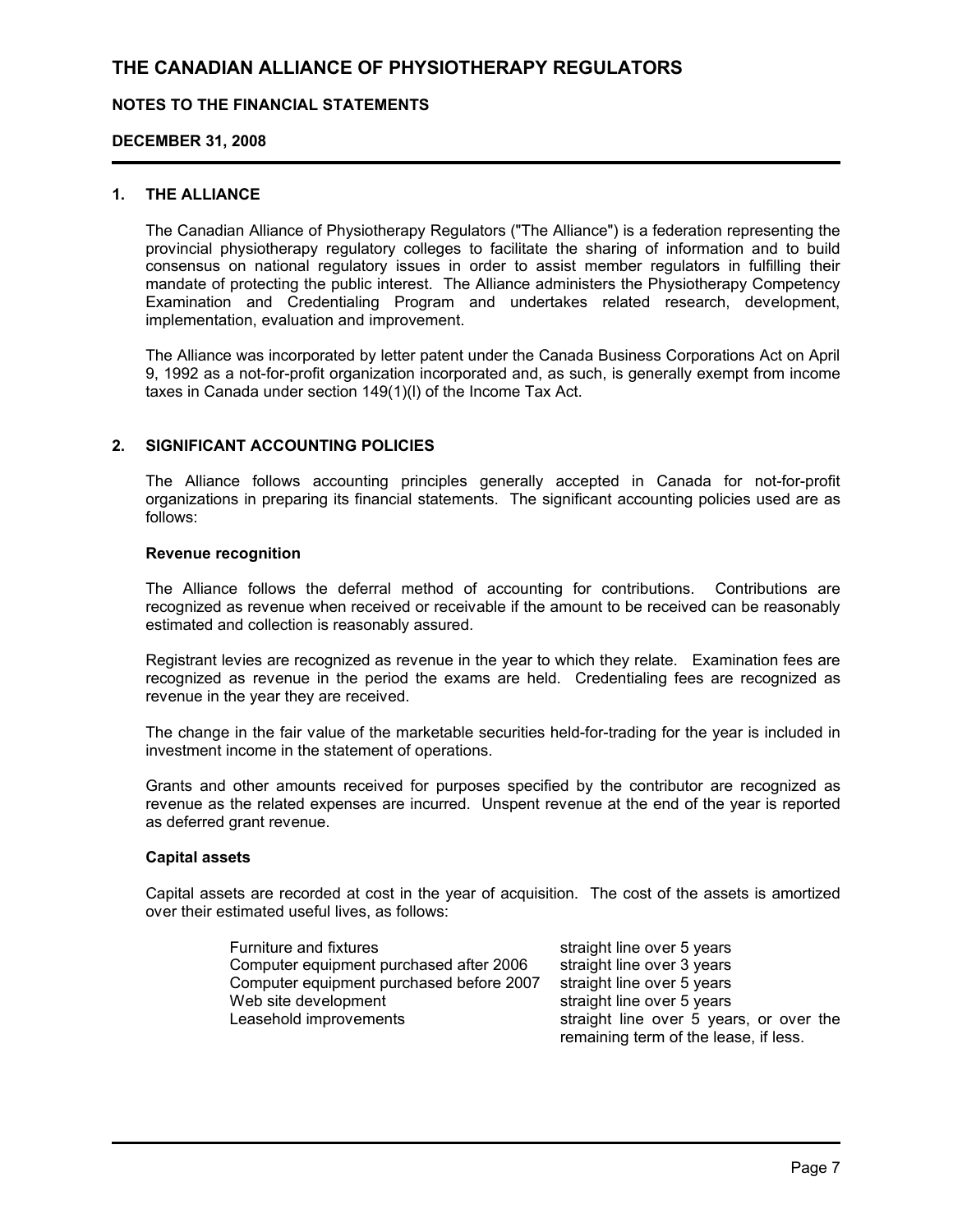## **NOTES TO THE FINANCIAL STATEMENTS**

### **DECEMBER 31, 2008**

### **Marketable securities held for trading**

The Alliance's marketable securities are classified as held for trading. They are recorded at fair market value and unrealized gains and losses are recorded in income.

## **Use of estimates**

The preparation of the financial statements in conformity with Canadian generally accepted accounting principles requires management to make estimates and assumptions that affect the reported amounts of assets and liabilities at the date of the financial statements and the reported amounts of revenue and expenses during the reporting period. An example of an estimate is the useful life of capital assets.

By their nature, these estimates are subject to measurement uncertainty and the effect on the financial statements of changes in such estimates in future periods could be significant.

## **3. CHANGE IN ACCOUNTING POLICY**

The Alliance adopted the provisions of CICA Handbook Sections 3855, Financial Instruments - Recognition and Measurement, and 1530, Comprehensive Income, on January 1, 2007. These provisions address the classification, recognition and measurement of financial instruments in the financial statements. The Alliance has designated their investments as held for trading. As a result of adopting these new standards prospectively, The Alliance recorded a non-cash decrease in the carrying value of investments held for trading and net assets of \$9,159 as at January 1, 2007.

## **4. FINANCIAL INSTRUMENTS**

The Alliance's financial instruments consist of cash, marketable securities, accounts receivable, accounts payable and accrued liabilities. The fair value of the marketable securities is approximately equal to their quoted market value. The fair value of the other financial instruments approximates their carrying value given their short-term maturity.

Unless otherwise noted, it is management's opinion that The Alliance is not exposed to significant credit or interest rate risk arising from these financial instruments.

## **5. CASH/BANK INDEBTEDNESS**

Cash is composed of:

|                                                             | 2008                         | 2007                    |
|-------------------------------------------------------------|------------------------------|-------------------------|
| Bank deposits<br>Cash on hand at ScotiaMcLeod<br>Petty cash | 172,276<br>\$.<br>738<br>300 | 46,018<br>52,047<br>300 |
|                                                             | 173,314                      | 98,365                  |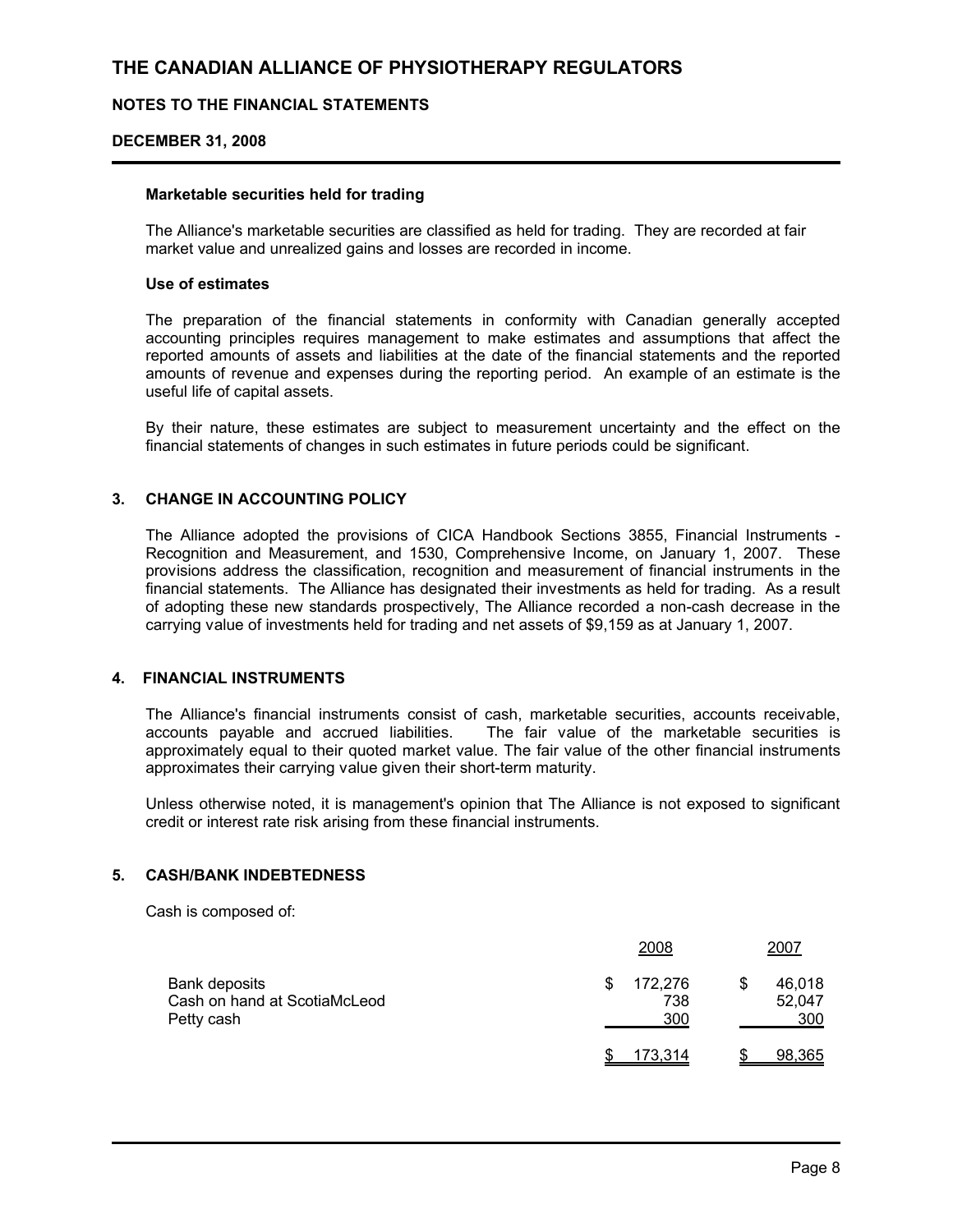## **NOTES TO THE FINANCIAL STATEMENTS**

## **DECEMBER 31, 2008**

## **6. CAPITAL ASSETS**

Capital assets, recorded at cost, are as follows:

|                                                                             | Cost                                | Accumulated<br>Amortization        |   | 2008<br><u>Net</u>         | 2007<br><u>Net</u>                     |
|-----------------------------------------------------------------------------|-------------------------------------|------------------------------------|---|----------------------------|----------------------------------------|
| <b>Furniture and fixtures</b><br>Web site development<br>Computer equipment | \$<br>155,669<br>111,110<br>132,673 | \$<br>128,589<br>66,666<br>121,350 | S | 27,080<br>44.444<br>11,323 | \$<br>3,013<br>66,666<br><u>10,892</u> |
|                                                                             | 399,452                             | 316,605                            |   | 82.847                     | 80,571                                 |
| Leasehold improvements, net                                                 |                                     |                                    |   | 47,511                     | 2,959                                  |
|                                                                             |                                     |                                    |   | 130,358                    | 83,530                                 |

## **7. DEFERRED REVENUE**

Deferred revenue is composed of:

|                                                                                                           | 2008                                      | 2007                                      |
|-----------------------------------------------------------------------------------------------------------|-------------------------------------------|-------------------------------------------|
| <b>Examination fees</b><br>Member fees and levies                                                         | 398,193<br>\$<br>227,392                  | 342.849<br>\$<br>4,398                    |
|                                                                                                           | 625,585                                   | 347,247                                   |
| Continuity of the deferred revenue is as follows:                                                         | 2008                                      | 2007                                      |
| Deferred revenue, beginning of year<br>Revenue received during the year<br>Revenue recognized in the year | 347.247<br>\$<br>2,768,430<br>(2,490,092) | 298,050<br>\$<br>2,459,546<br>(2,410,349) |
| Deferred revenue, end of year                                                                             | 625,585                                   | 347,247                                   |

## **8. HRSDC**

The Alliance received a grant from Human Resources and Skills Development Canada ("HRSDC") in 2008 for the Internationally Educated Physiotherapists Communications Project. The objective of the project is to review and redesign text-based materials used by the internationally educated physiotherapists to make those materials clear and accessible and facilitate the integration of these physiotherapists into the workforce.

The Alliance completed a similar HRSDC-funded project in 2007.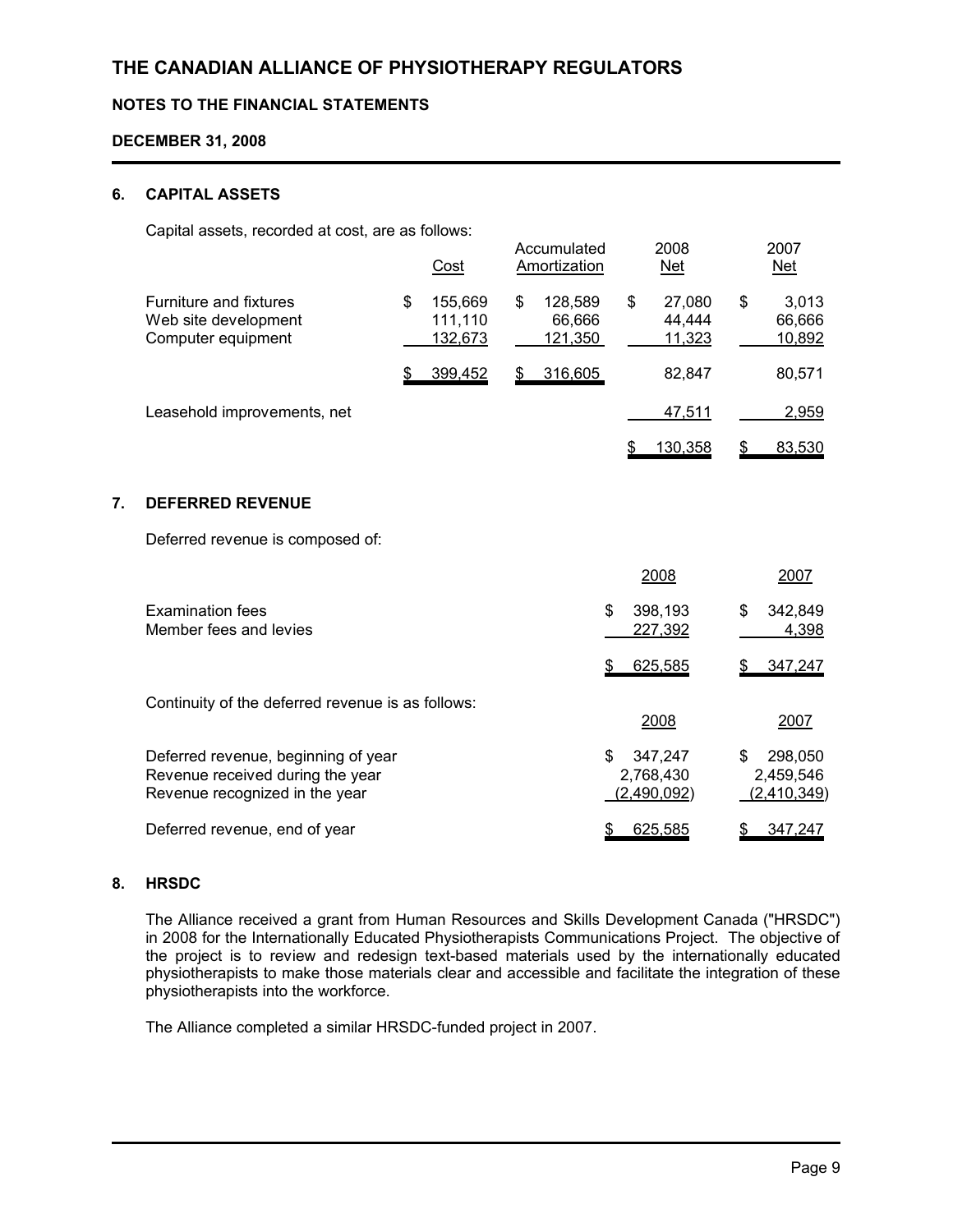## **NOTES TO THE FINANCIAL STATEMENTS**

### **DECEMBER 31, 2008**

### **9. INTERNAL RESTRICTIONS ON NET ASSETS**

The Board of Directors has determined that The Alliance will maintain a contingency reserve fund to ensure continued operations should The Alliance be confronted with a harmful financial burden. In 2008, the Board of Directors increased the reserve by \$184,045 to \$977,403 (\$218,358 increase in 2007).

In addition the Board of Directors has established a reserve to provide for non-operational expenditures related to approved evaluation and research projects. In 2008, the Board of Directors approved an allocation from this reserve for exam and credentialing research projects. This allocation was not required as there were sufficient funds in the operating budget to finance these projects.

Internally restricted amounts are not available for any other purposes without the approval of the Board of Directors.

## **10. OPERATING LEASE COMMITMENTS**

The Alliance has obligations under operating leases for office equipment and space. The following are the annual lease commitments, including taxes and estimated charges for additional rent, parking and storage:

|                      | Office<br>equipment |  |                              | Office<br>space |                              |  |
|----------------------|---------------------|--|------------------------------|-----------------|------------------------------|--|
| 2009<br>2010<br>2011 | \$<br>3.078         |  | 112,865<br>112,865<br>47,027 |                 | 115,943<br>112,865<br>47,027 |  |
|                      | \$<br>3,078         |  | 272,757                      |                 | 275,835                      |  |

### **11. COMPARATIVE FIGURES**

Certain 2007 comparative figures have been reclassified in order to conform with the financial statement presentation adopted in 2008.